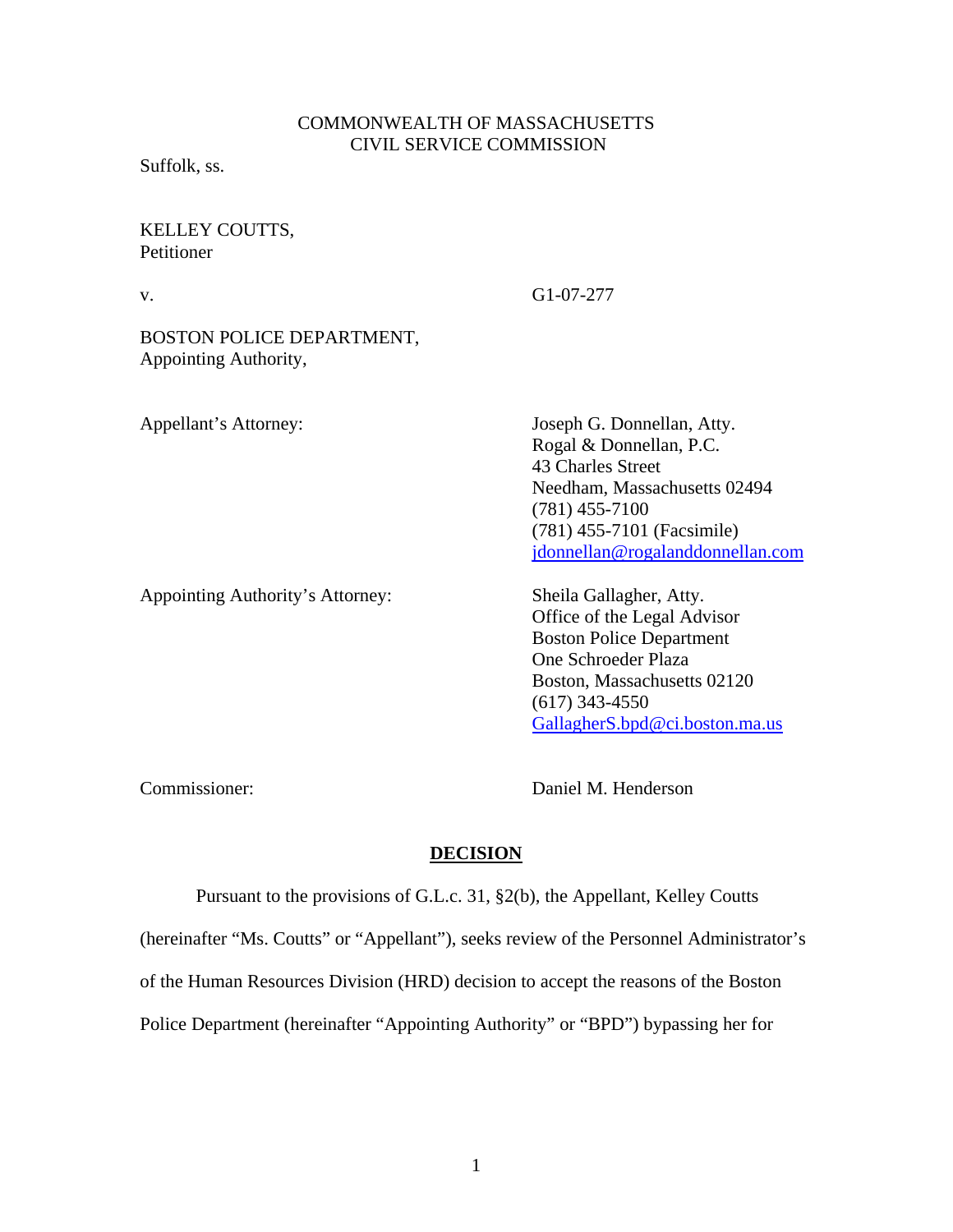original appointment to the position of police officer. A timely appeal was filed at the Commission.

A full hearing was held on January 28, 2008 before Commissioner Daniel M. Henderson. Two audio tapes were made at the hearing.

Thirteen Exhibits and a set of stipulations were entered into evidence at the hearing. Based on these exhibits, stipulations and the testimony of the following witnesses:

*For the Appointing Authority:* 

Julia M. Reade, M.D., Psychiatrist-Consultant, Boston Police Department;

*For the Appellant:* 

Kelley Coutts,

I make the following findings of fact:

### **FINDINGS OF FACT**

- 1. Kelley Coutts' name appeared on Certification #70048 by virtue of her being a municipal police officer employed by Boston Municipal Police Department when the City of Boston abolished that position on December 31, 2006 (Stipulations).
- 2. On June 25, 2007 the BPD, acting through its Director of Human Resources, Robin Hunt, notified the Human Resources Division of its intent to by-pass Kelley Coutts for the position of police officer with the BPD. Thereby persons whose names appeared lower on the Certification were appointed. (Exhibit 1).
- 3. On July 31, 2007 the Human Resources Division, acting through its Civil Service Unit, notified Ms. Coutts that it had accepted the reasons as given by the Appointing Authority pursuant to G.L. c. 31 § 27, thereby allowing Boston to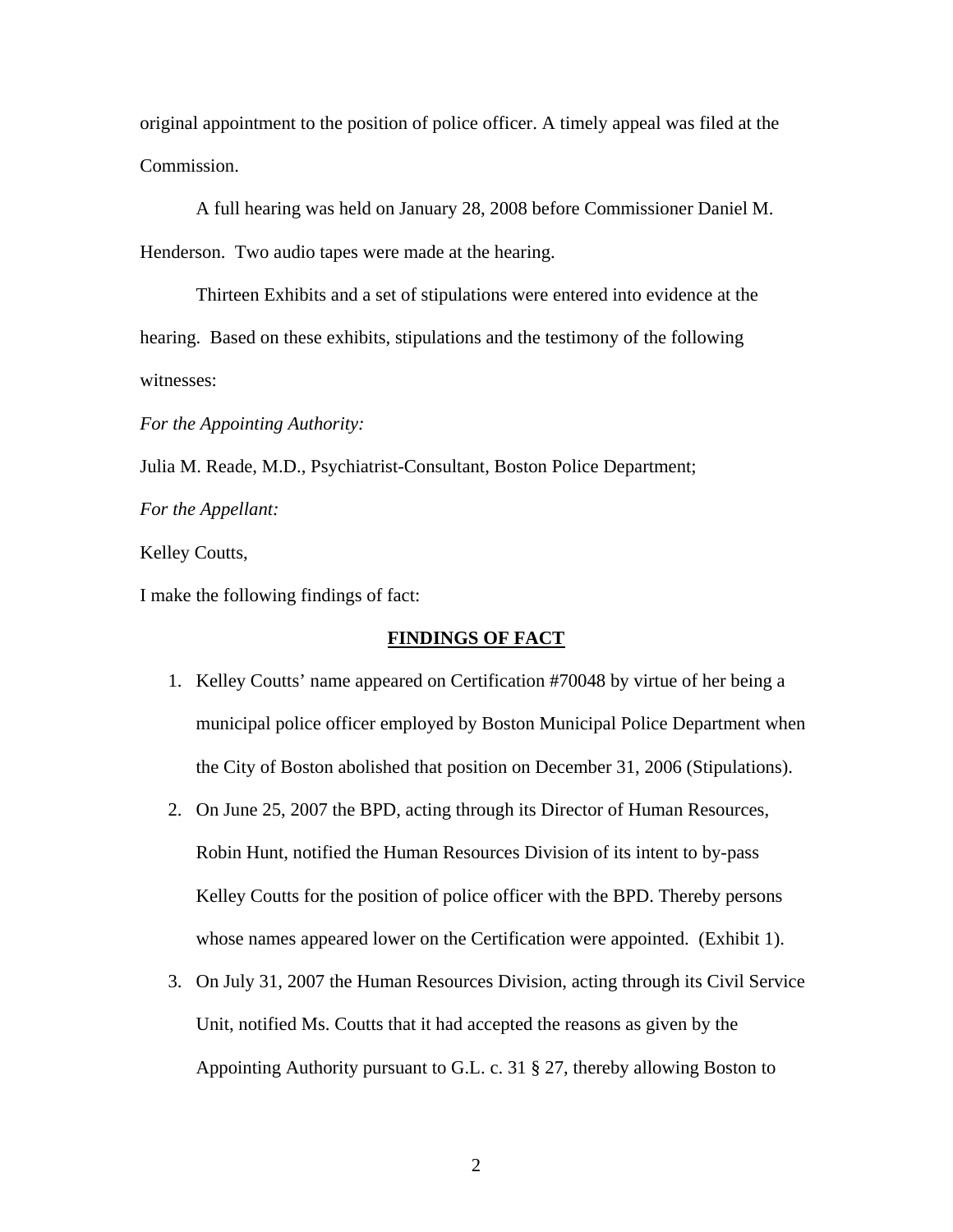appoint an individual who appeared below Ms. Coutts on Certification #70048 (Stipulations).

- 4. June 25, 2007 was the date of appointment for those employees selected for appointment to the BPD who appeared below Ms. Coutts on the list. (Stipulations).
- 5. The reasons given by the BPD are as contained in its letter to HRD dated June 25, 2007 and include the assertion that Ms. Coutts was and is "unqualified" to serve as a Boston Police Officer. This determination was based on findings of Dr. Julia Reade that due to her "…being a well-intentioned but impulsive woman, who has difficulty attending to details or organizing her thoughts. In her interview with [Dr. Reade], she communicated in a chaotic fashion and could not present a clear, factual chronology of any part of her history. She appears to have difficulty reflecting on or taking responsibility for her actions. Ms. Coutts may suffer from an untreated attention or anxiety disorder, but appears to be overwhelmed currently. These limitations would interfere with Ms. Coutts' ability to manage the duties of an armed police officer." (Exhibit 1).
- 6. Ms. Coutts began her employment with the City of Boston on June 29, 1998 when she was hired as a Site Officer with the Boston Municipal Police Department (Exhibit 3, Student Officer Application, testimony of Appellant).
- 7. Ms. Coutts attended and graduated from the Boston Police Academy as part of recruit class 37-99. Her dates of attendance were May 12, 1999 – November 24, 1999 (Testimony of Appellant and Exhibit 3, Student Officer Application).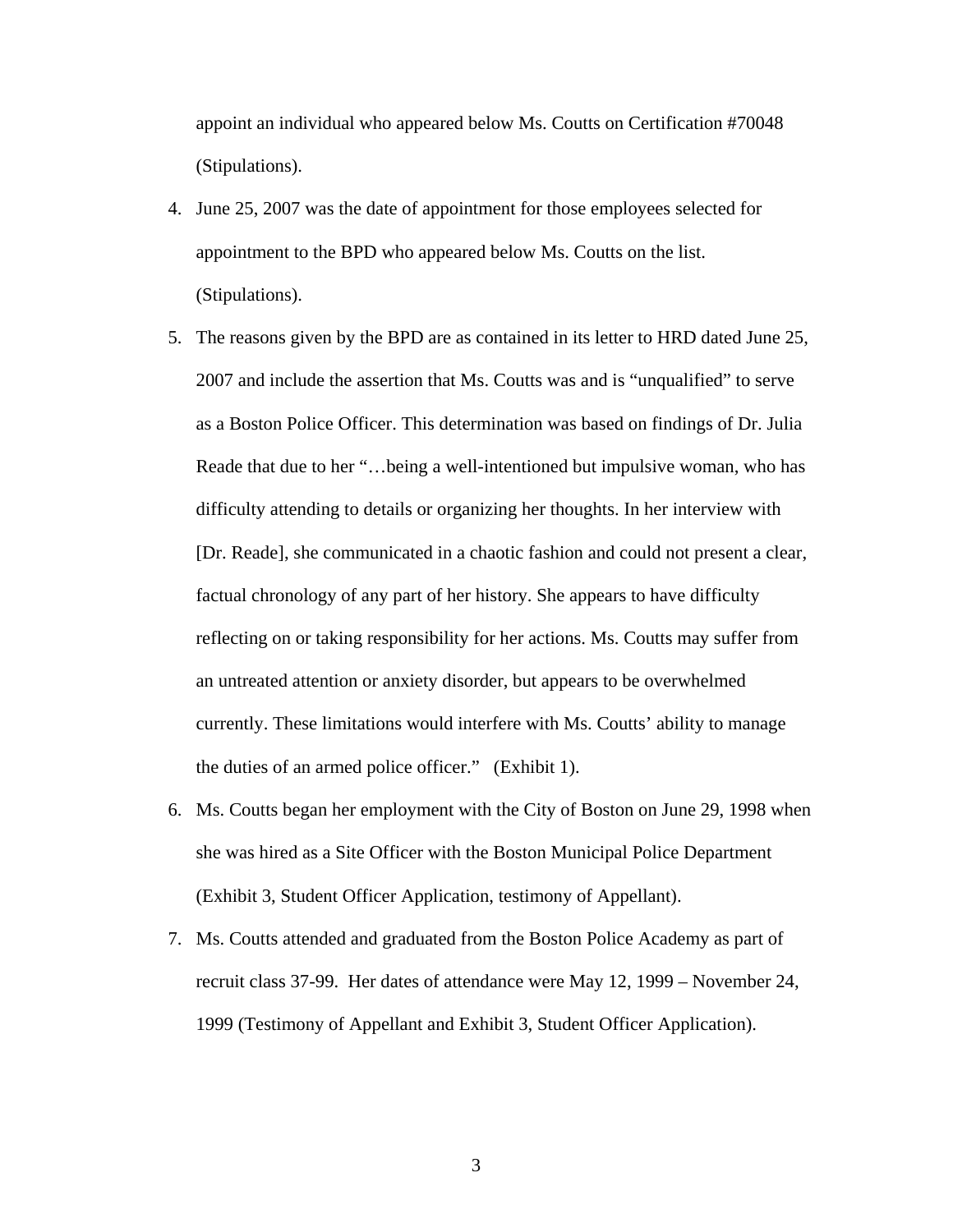- 8. Ms. Coutts successfully served as an armed police officer with the Boston Municipal Police Department upon her graduation from the Boston Police Academy up until the BMPD was abolished on December 31, 2006. (Testimony of Appellant and Exhibit 3).
- 9. From 2000 through 2003 Ms. Coutts was assigned to the Boston Housing Authority Police Department, as an armed police officer, where she patrolled the City's housing developments. (Testimony of Appellant).
- 10. On November 11, 2007 Ms. Coutts was appointed to the Needham Police Department where she serves as a police officer assigned to the midnight shift. Ms. Coutts is a full-time officer who patrols Needham in a marked police car and is armed. (Testimony of Appellant).
- 11. Prior to joining the Needham Police Department Ms. Coutts interviewed with other police departments in the area including Foxborough and Norwood. Ms. Coutts was given and passed at least two (Foxborough and Needham) psychological screening for the position of police officer in 2007 (Testimony of Appellant).
- 12. In August 2006 Ms. Coutts applied to transfer to the BPD in anticipation of the abolishment of her position as a Boston Municipal Police Officer. Ms. Coutts attended the orientation class for recruit candidates, filled out her application and underwent a background check (Testimony of Appellant).
- 13. Ms. Coutts was moved forward through the recruit process including being put through the BPD's psychological screening process for the first time, on October 30, 2006. This process was done in conformance with the "Boston Police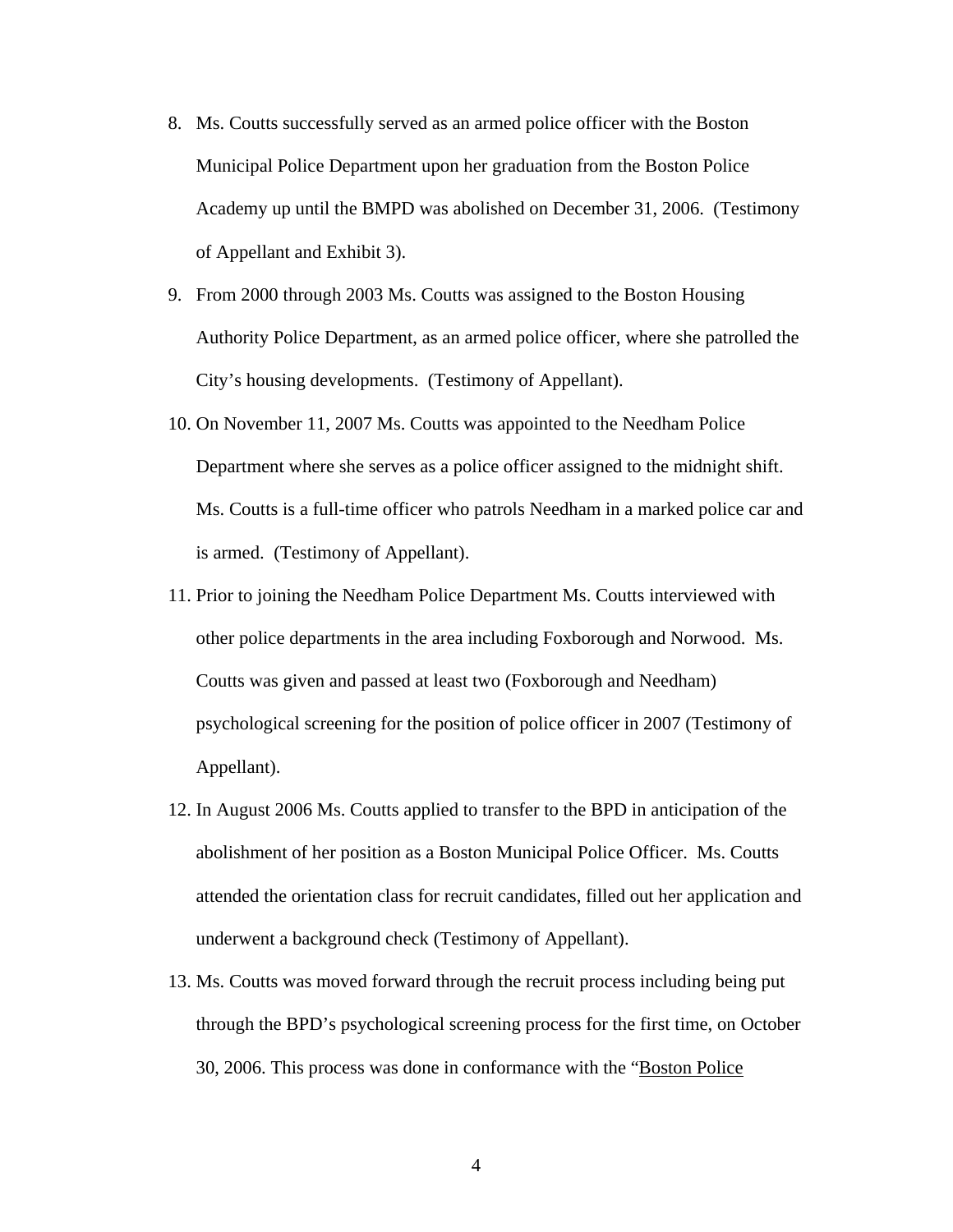Department-Proposed Psychological Screening Plan" (Testimony of Dr. Reade, Exhibits 4, 5, 10 & 13).

- 14. The personnel administrator (HRD) has established Regulations for Initial Medical and Physical Fitness Standards for Municipal Public Safety Personnel HRD regulations, for police officers, establish two disqualifying categories of psychiatric medical conditions:
- "Category A Medical Condition" is a "condition that would preclude an individual from performing the essential functions of a municipal police officer or present a significant risk to the safety and health of that individual or others." Category A "psychiatric" medical conditions include "disorders of behavior, anxiety disorders, disorders of thought, disorders of mood, disorders of personality".
- "Category B Medical Condition" is a "condition that, based on its severity or degree, may or may not preclude an individual from performing the essential functions of a municipal police officer or present a significant risk to the safety and health of that individual or others." Category B "psychiatric" medical conditions include "a history of any psychiatric condition, behavior disorder, or substance abuse problem not covered in Category A. Such history shall be evaluated based on that individual's history, current status, prognosis, and ability to respond to the stressors of the job" and "any other psychiatric condition that results in an individual not being able to perform as a police officer." (administrative notice)
- 15. The BPD, in this matter, followed its "Boston Police Department-Proposed Psychological Screening Plan", which it claims was properly approved by the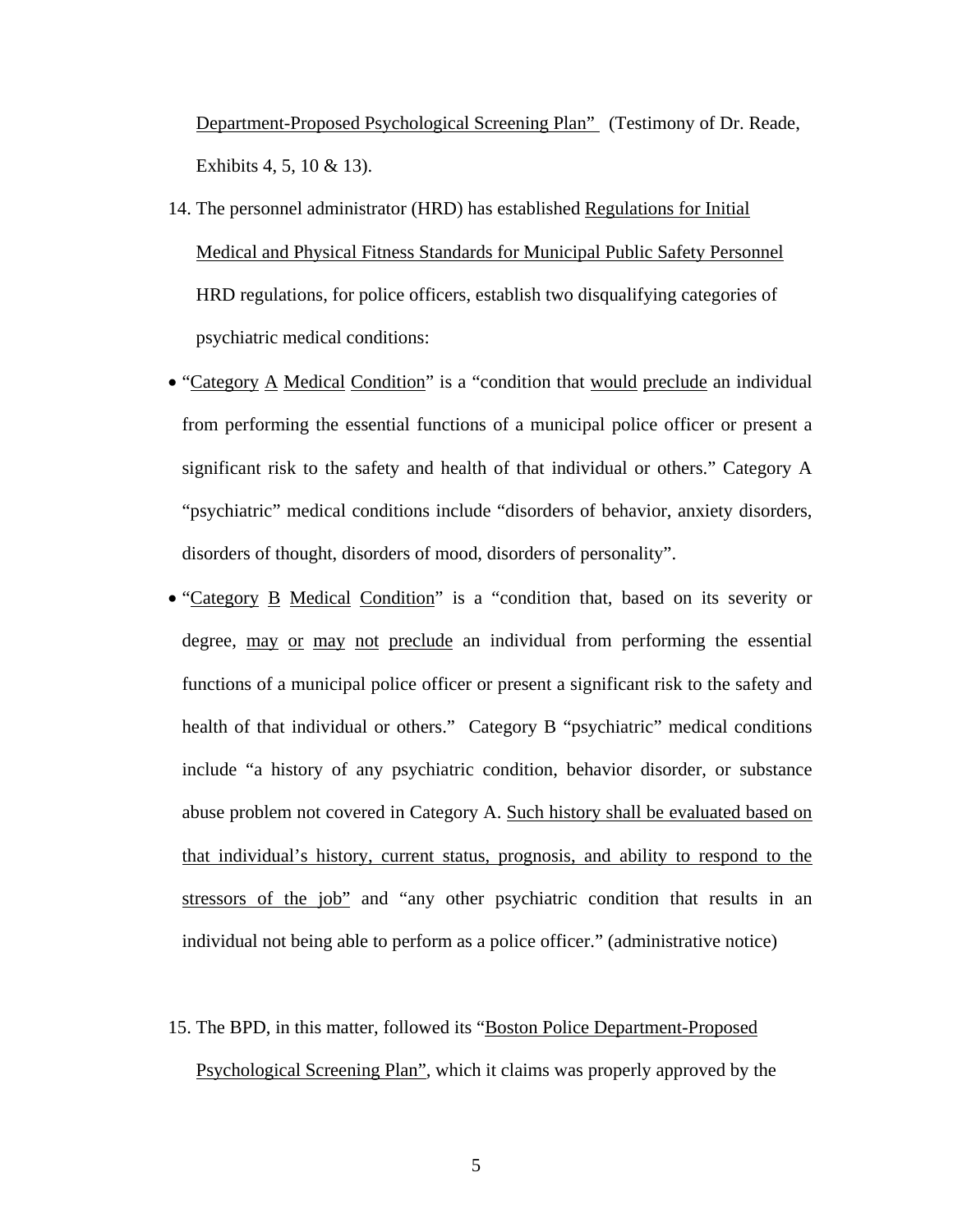personnel administrator, ( HRD). The "Boston Police Department-Proposed Psychological Screening Plan" requires that every potential Boston police officer recruit that is given a conditional offer employment, including the Appellant, must take the MMPI-2 and PAI written exams, then meet with the BPD  $1<sup>st</sup>$  Level Psychiatrist-screener, (Dr. Marcia Scott). If the  $1<sup>st</sup>$  Level screener determines that are "areas of specific concern", in need of further review and exploration, the candidate is referred to Dr. Julia M. Reade, who is under contract with the BPD, for a  $2<sup>nd</sup>$  Level Screening interview and opinion. In this case, Dr. Scott, the 1<sup>st</sup> Level screener, had given the Appellant an unfavorable assessment after her interview in March, 2007. (Exhibits 8, 9 & 10, Testimony of Dr. Reade)

- 16. Dr. Reade testified that her  $2<sup>nd</sup>$  level opinion compared to Dr. Scott's is "really variable" and that she has a different opinion or conclusion on psychological fitness, than Dr. Scott from 5% on up to 20% of the candidates interviewed. However, she only sees candidates unfavorably assesses by Dr. Scott. Neither Dr. Scott nor Dr. Reade record or tape their candidate interviews and Dr. Scott did not testify at this hearing. (Exhibits 8, 9 & 10, Testimony of Dr. Reade)
- 17. The BPD followed its "Boston Police Department-Proposed Psychological Screening Plan", which it claims was properly approved by the personnel administrator, ( HRD), prior to its implementation in this case. However, the plan is still entitled "proposed" instead of approved. Dr. Reade was asked on direct examination- Q. If this plan had been approved by HRD? To, which she answered –A. "That's my understanding." The BPD also offered as support of its claim, an affidavit by Sally McNeely, Director of the Organizational Development Group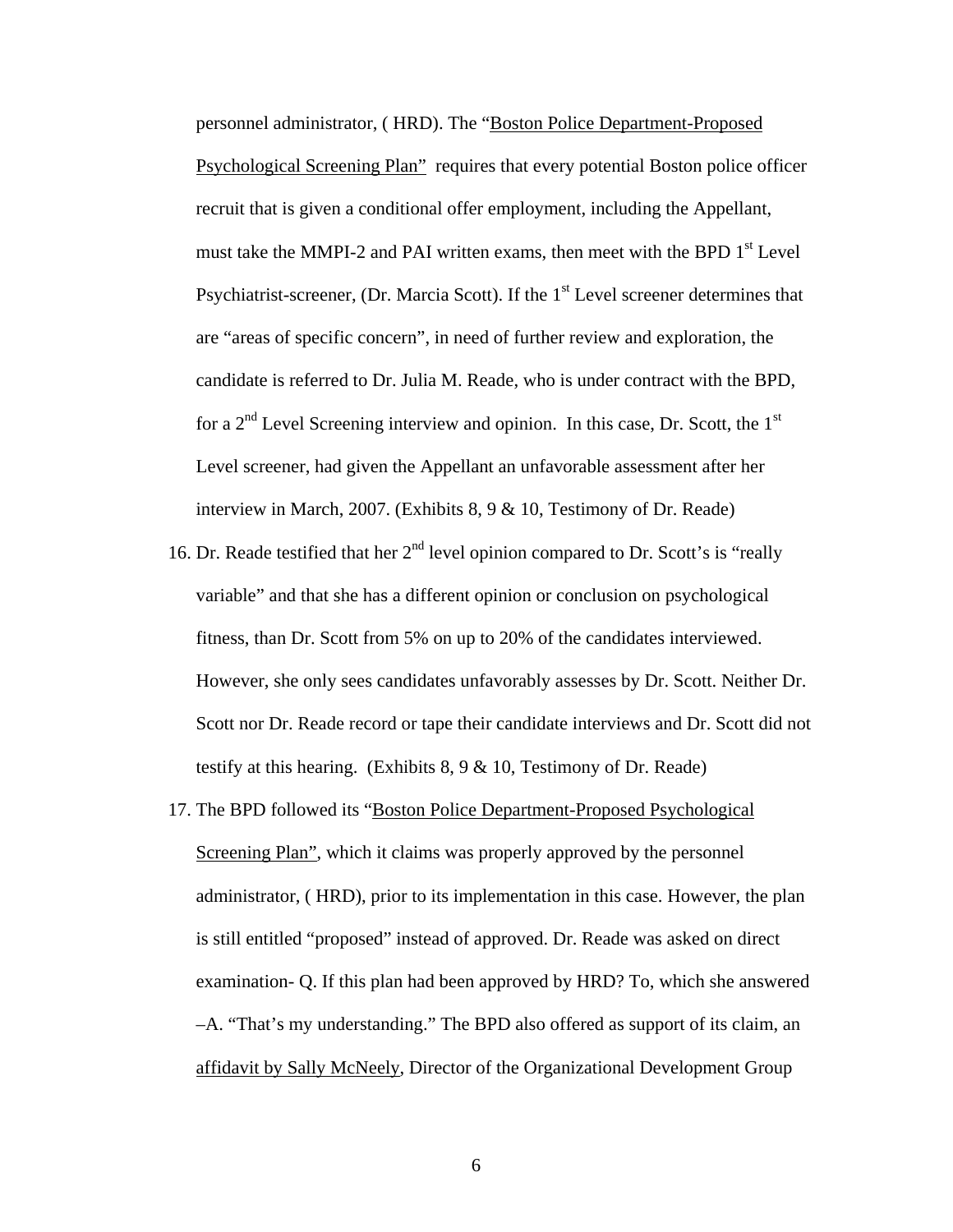of HRD, dated October 13, 2006. However, this affidavit states the following: 3. "Appointing authorities must obtain written approval from HRD for their screening plan before they can utilize it. HRD cannot accept as a reason to find a candidate unqualified for appointment the results of psychological screening conducted utilizing a proposed plan prior to its approval." The affidavit further states: 6. "In or around late July 2004, in a telephone conversation with Edward Callahan, I gave verbal approval for the Boston Police Department to proceed with the psychological screening of current police officer candidates pursuant with the submitted psychological screening plan". A problem raised by this affidavit is that it clearly states that written approval [by the personnel administrator, HRD] is necessitated prior to utilization of the plan and only verbal approval was given here. Another problem is that the "submitted psychological screening plan" is not sufficiently identified by date, signature, attachment or title. The affidavit could be referencing another psychological screening plan. The Affiant, Sally McNeely did not appear and testify in this matter. (Exhibit 10, testimony of Dr. Reade)

18. The term "Rules" as defined and used in the civil service law is "the rules promulgated by the personnel administrator pursuant to civil service law," G.L. c. 31§ 1. Any new rule of the administrator and any amendment to an existing rule shall not be effective until after a public hearing… and until such change has been reviewed by the Civil Service Commission pursuant to G.L. c. 31§ 4. This statutory process obviously requires rules and proposed rule changes to be written. The personnel administrator regularly publishes in writing; his or her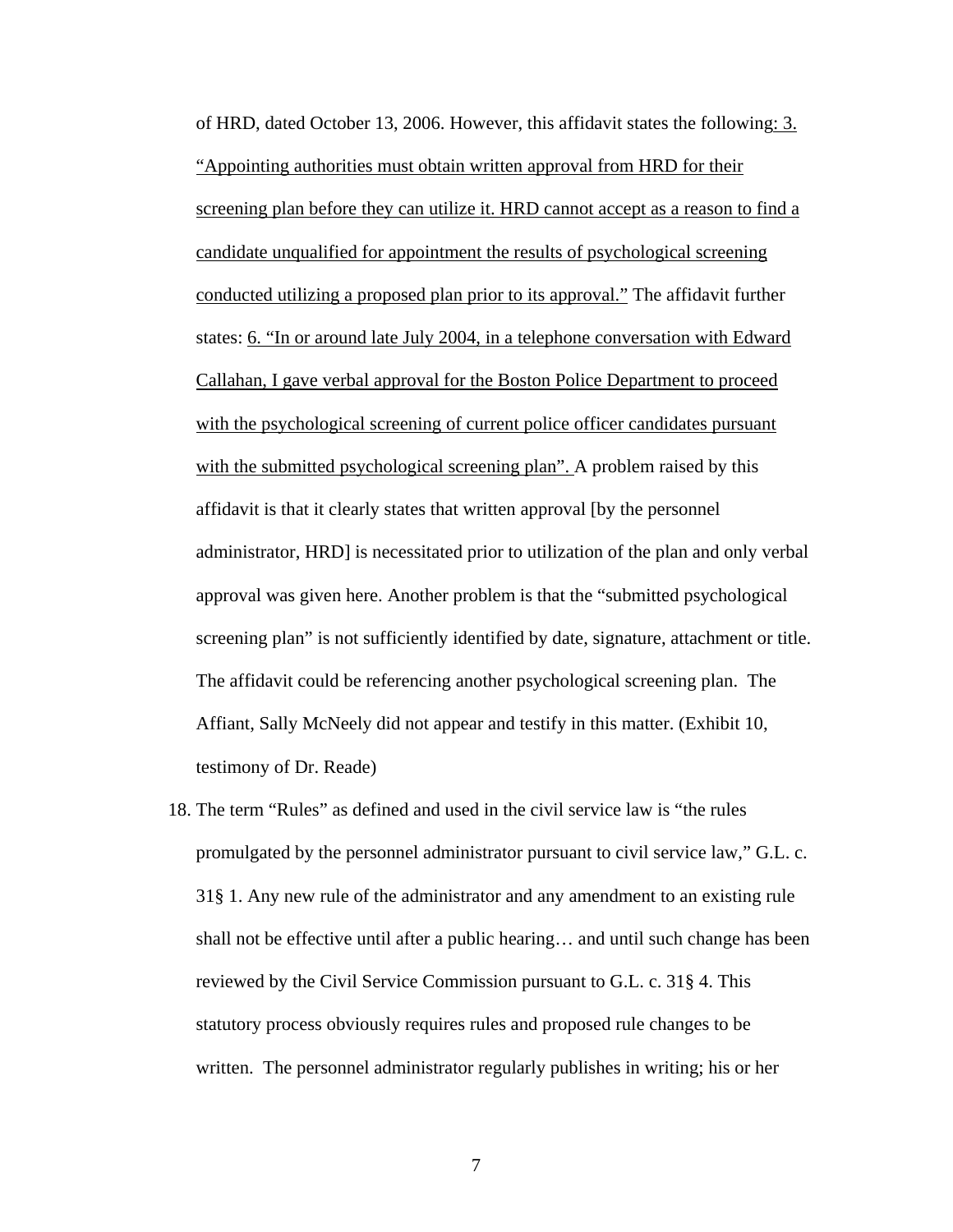rules under the title "Personnel Administration Rules" (PAR) with periodic amended versions. (administrative notice)

- 19. The personnel administrator as a matter of practice publishes in written form any important relevant information or regulations or changes thereto and provides written notice to the public or relevant parties. The personnel administrator's (HRD) Regulations for Initial Medical and Physical Fitness Standards for Municipal Public Safety Personnel which are the applicable standards here, were revised in 2007. Paul Dietl, the personnel administrator, sent a written and signed memo to all the Chiefs of all Municipal Police and Fire Departments, on November 9, 2007 that the revised standards would be effective September 7, 2007.That memo, with the revised standards, effective September 7, 2007 was entered as an exhibit (Ex. 15) in another appeal hearing, Shawn Roberts v Boston Police Dept. G1-06-321 decision, appeal allowed, September 25, 2008. The previous standards, effective from June 3, 2005 until September 7, 2007 were also entered as an exhibit in that appeal. (Ex.14). (administrative notice)
- 20. The BPD's "Boston Police Department-Proposed Psychological Screening Plan", was identified as being utilized by Dr. Reade and Dr. Scott for the psychological screening and profiling of the Appellant and the basis of her disqualification and bypass for appointment. This psychological screening plan was not properly approved and authorized by the personnel administrator (HRD) for use prior to its utilization for this bypass. Therefore, the reasons for the Appellant's bypass resulting from the BPD's application of the "Boston Police Department-Proposed Psychological Screening Plan" are deemed incapable of being accepted by the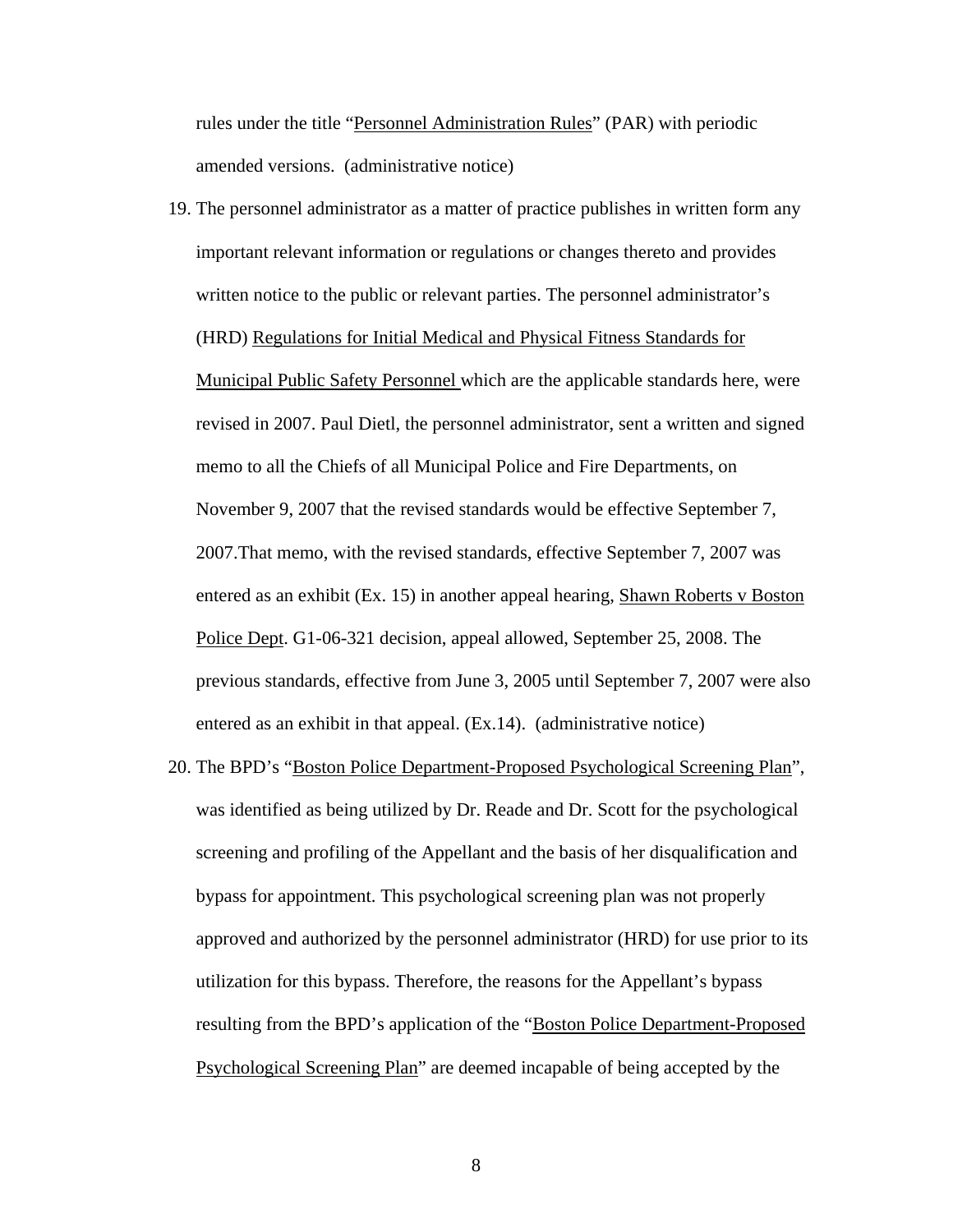personnel administrator, HRD.(administrative notice, Exhibit 10, exhibits and testimony)

- 21. The personnel administrator's (HRD) Regulations for Initial Medical and Physical Fitness Standards for Municipal Public Safety Personnel, effective until September 7, 2007, mandated a per se disqualification of any candidate with a Category A medical condition. However, those standards only called for a disqualification for a Category B medical condition "that is of sufficient severity to prevent the candidate from performing the essential functions of a police officer without posing a significant risk to the safety and health of him/herself or others." (administrative notice)
- 22. Ms. Coutts did take the BPD's set of two written psychological tests, (MMPI-2 and PAI) on two occasions, pursuant to the "Boston Police Department-Proposed Psychological Screening Plan". The first time on October 30, 2006 and the second time on March 3, 2007. (Exhibits 4, 5, 9& 10, testimony of Dr. Reade)
- 23. As part of that psychological screening, Ms. Coutts took the MMPI-2, a written test of 500+ questions and the PAI, a written test of 300+ questions, On March 3, 2007, the Appellant's answers or endorsements were assessed in the MMPI-2 test and subsequently a Law Enforcement Interpretive Report was generated by computer. (Exhibit 4, testimony of Dr. Reade).
- 24. In the summary report, Ms. Coutts' "approached the (2007) MMPI-2 test in an open and cooperative fashion and her resulting profile was unremarkable." Her (2007) PAI test indicated Ms. Coutts to be at a "moderate risk of receiving 'poorly suited' rating" The computer generated summary also gauged Ms. Coutts'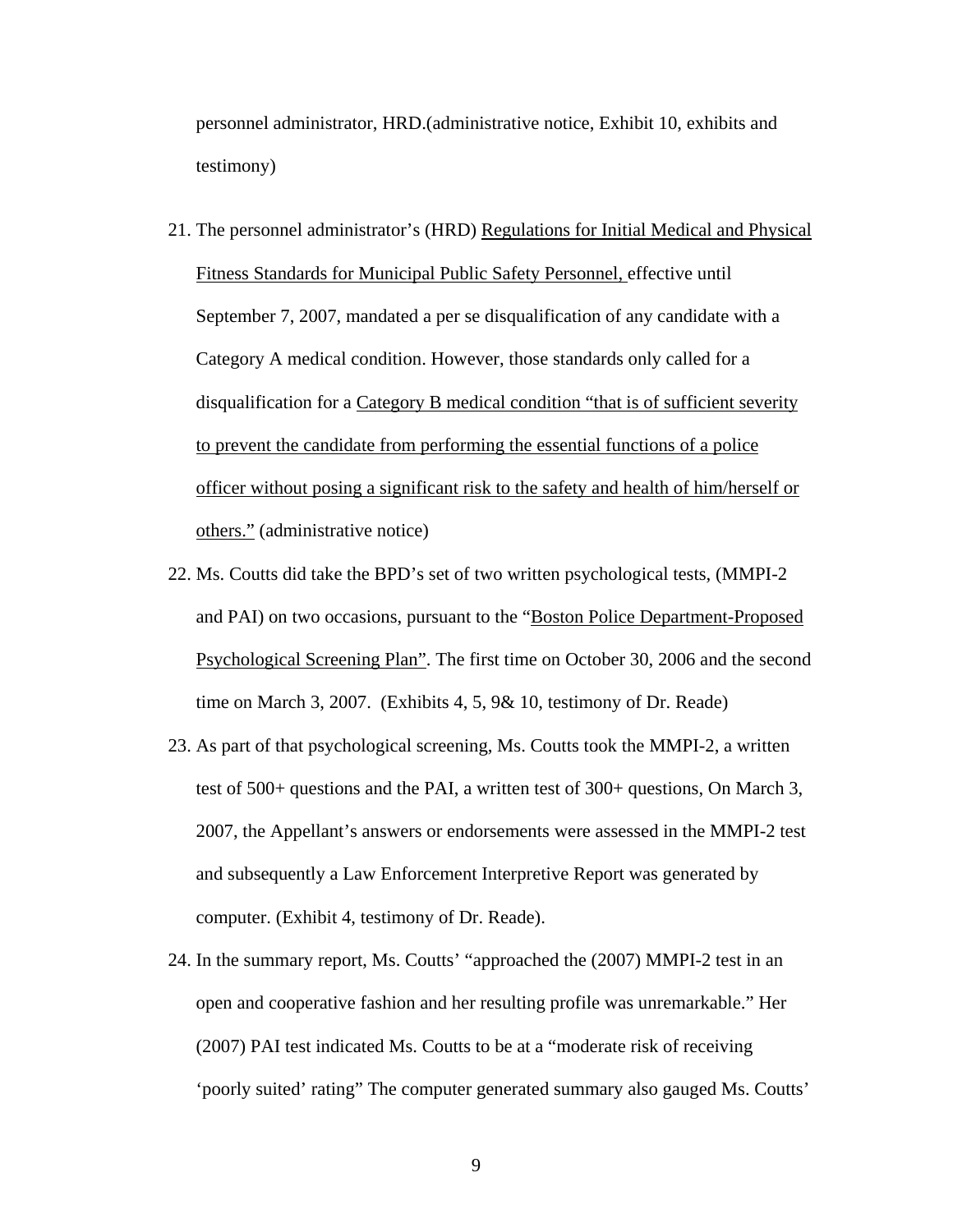risk factor as "high" in the three following areas: Integrity problems; Anger management problems and substance abuse problems. (Exhibits 4, 5 & 9).

- 25. Dr. Reade testified that the BPD's psychological screening process is aimed "to try to screen out individuals with active psychiatric or substance abuse disorders and problems that would either need treatment or impair the individual's ability to function adequately as a police officer." Dr. Reade testified that the screening purpose was also to look for disqualifying conditions and for "individuals with some psychological traits that might be enduring or might be just in the short-term but that would also get in the way of the individual's ability to function well as a police officer." (testimony of Dr. Reade)
- 26. Dr. Reade testified further that the BPD psychological screening also looked for *positive traits;* to "look at kind of big domains of police officer functioning" and to try to determine "…would that person have the traits and experience necessary to function well as a police officer? "…to look for particular traits and abilities." "I look at the individual's traits as they relate to these six (6) domains." (testimony of Dr. Reade)
- 27. Dr. Reade also testified that these two written tests gauge the individual's answers or endorsements as collected in "domain" groups or categories of traits or proclivities related to police work. These answers as grouped by domain or scales are then charted, graphed, scored and profiled in comparison to the answers or endorsements of a "normative" group. "The different clinical scales of the MMPI-2 look at their traits and proclivities. It looks [for], sort of what's in their bag of tricks." The MMPI-2 test was originally constructed in the 1940's with the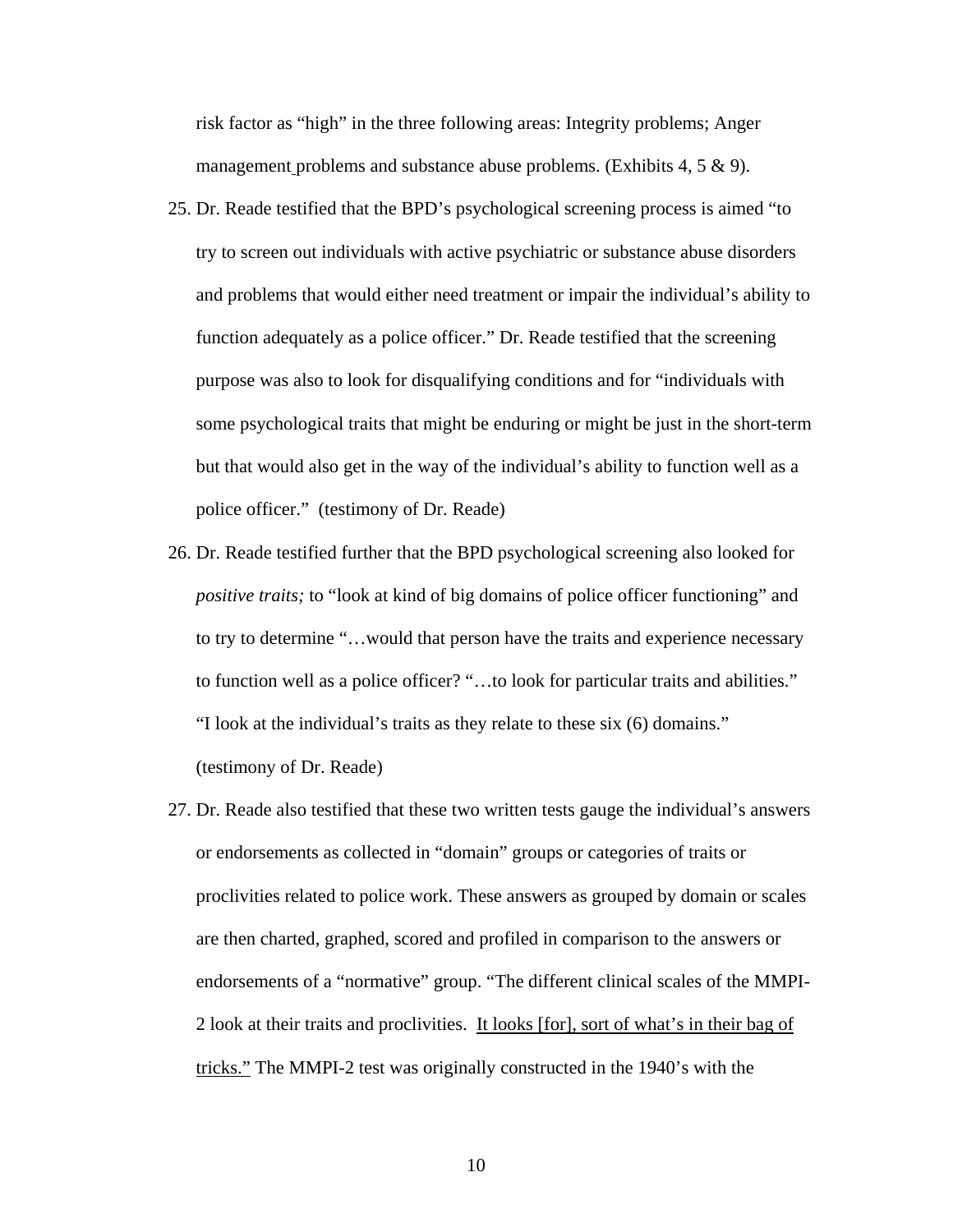purpose of "trying to measure psychological functioning" by "trying to tease-out essential elements of a personality." Since its inception the MMPI-2 has been "normed and renormed" several times. The last time it was renormed was in the 1990's. In this case the comparative or normative group used, is that of public safety officers who have subsequently successfully completed training and their probationary employment period. (testimony of Dr. Reade)

28. However, Dr. Reade testified regarding these two tests that: "… any test has limits" and that sometimes the tests results may be "invalidated" due to the testtaker being "so defensive" or "unwilling to admit any failings", being "too cautious" or "too defensive" or "unwilling to admit their human shortcomings and failures". Test responses or endorsements may also be invalidated due to test taker confusion or misunderstanding of the question. Some questions are designed to be confusing, for instance by stating double negatives etc. Some questions call for "very obvious" responses while others are "very subtle". Dr. Reade found Ms. Coutts to be "more cautious on the first set of tests" and "more forthcoming on the second set of tests". The test results indicated "possible work problems" and "possibly problems functioning in a law-enforcement capacity". An "indication of personal traits with a content that was likely enduring". An indication of "possibly problematic anger". Yet, Dr. Reade concluded that both sets of tests presented "fairly unconcerning profiles" and that she was satisfied with Coutts' explanation at the interview and determined that Coutts behavior was "contained" or "controlled" and "not explosive outbursts".(Testimony of Dr. Reade)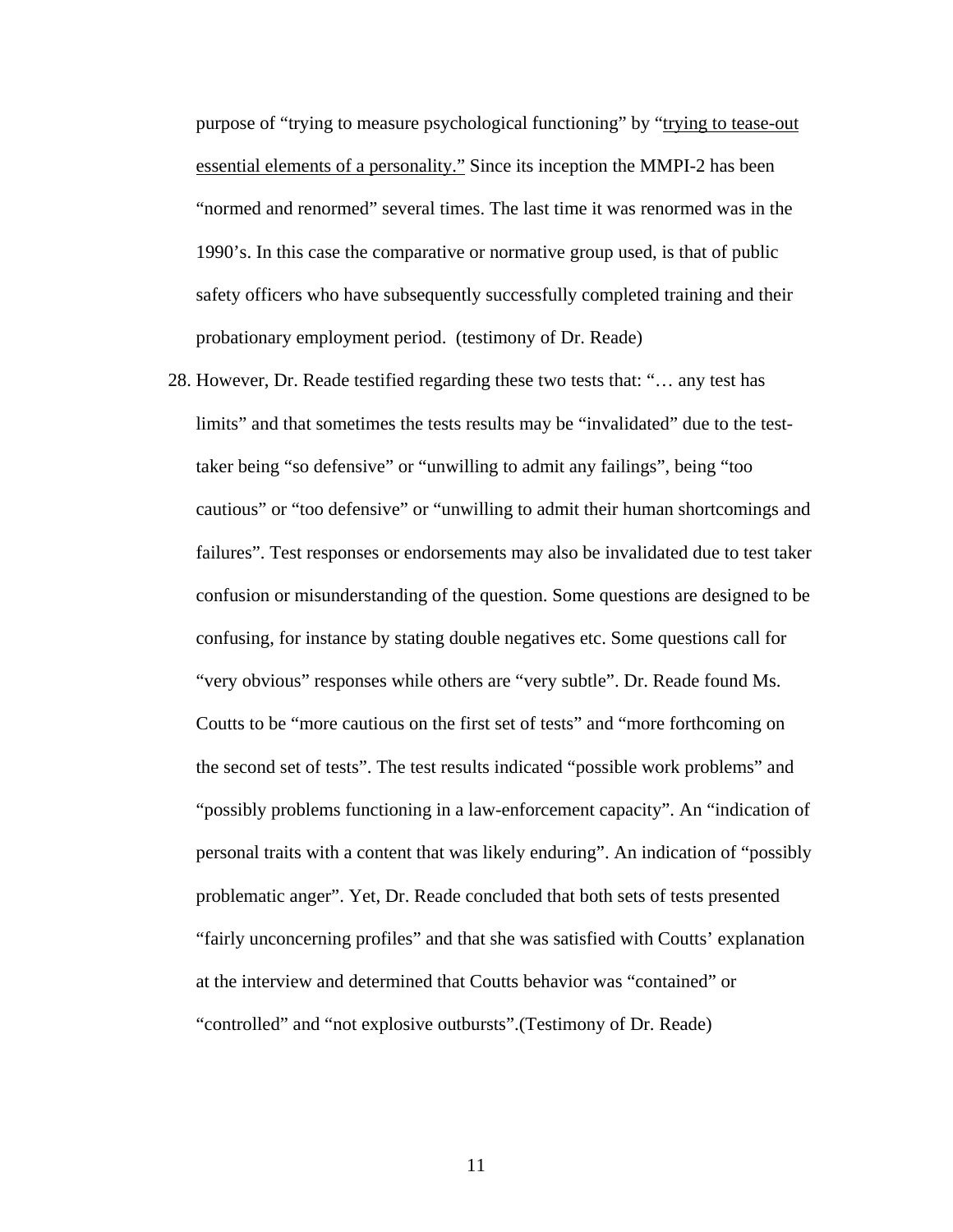- 29. Dr. Reade testified that her1-hour  $2<sup>nd</sup>$  level interview of the candidates take place at her private Chestnut Hill office and that the candidates are "generally quite anxious" when they appear for these interviews since "the stakes are quite high" and "their employment is hanging in the balance". Dr. Reade testified; "I only see people Dr. Scott has raised concerns about"(Testimony of Dr. Reade)
- 30. On October 30, 2006 after interviewing Ms. Coutts, Marcia Scott, M.D., BPD's consulting psychiatrist, concluded of Ms. Coutts that "(t)here is no evidence of an Axis I mental disorder, current mental impairment or difficulty with behavioral control or judgment that would prevent the candidate from successfully training or performing the duties of an armed police officer" (Exhibit 8).
- 31. As of October 30, 2006 Ms. Coutts had been trained through the Boston Police Academy and had been successfully performing the duties of an armed police officer in the City of Boston (BMPD) for some 8 years (Testimony of Appellant and Dr. Reade and Exhibit 3).
- 32. After being deemed psychologically competent for consideration as a Boston Police Officer in October 2006, Ms. Coutts continued through the BPD's hiring process until sometime in November 2006 when she was notified that she could proceed no further due to her inability to pass the Physical Abilities Test or PAT. That inability was due to her being in an advanced stage of pregnancy (Testimony of Appellant and Exhibit 13).
- 33. On December 28, 2006 Ms. Coutts and the BPD entered into a settlement agreement regarding her inability to complete the PAT due to her pregnancy and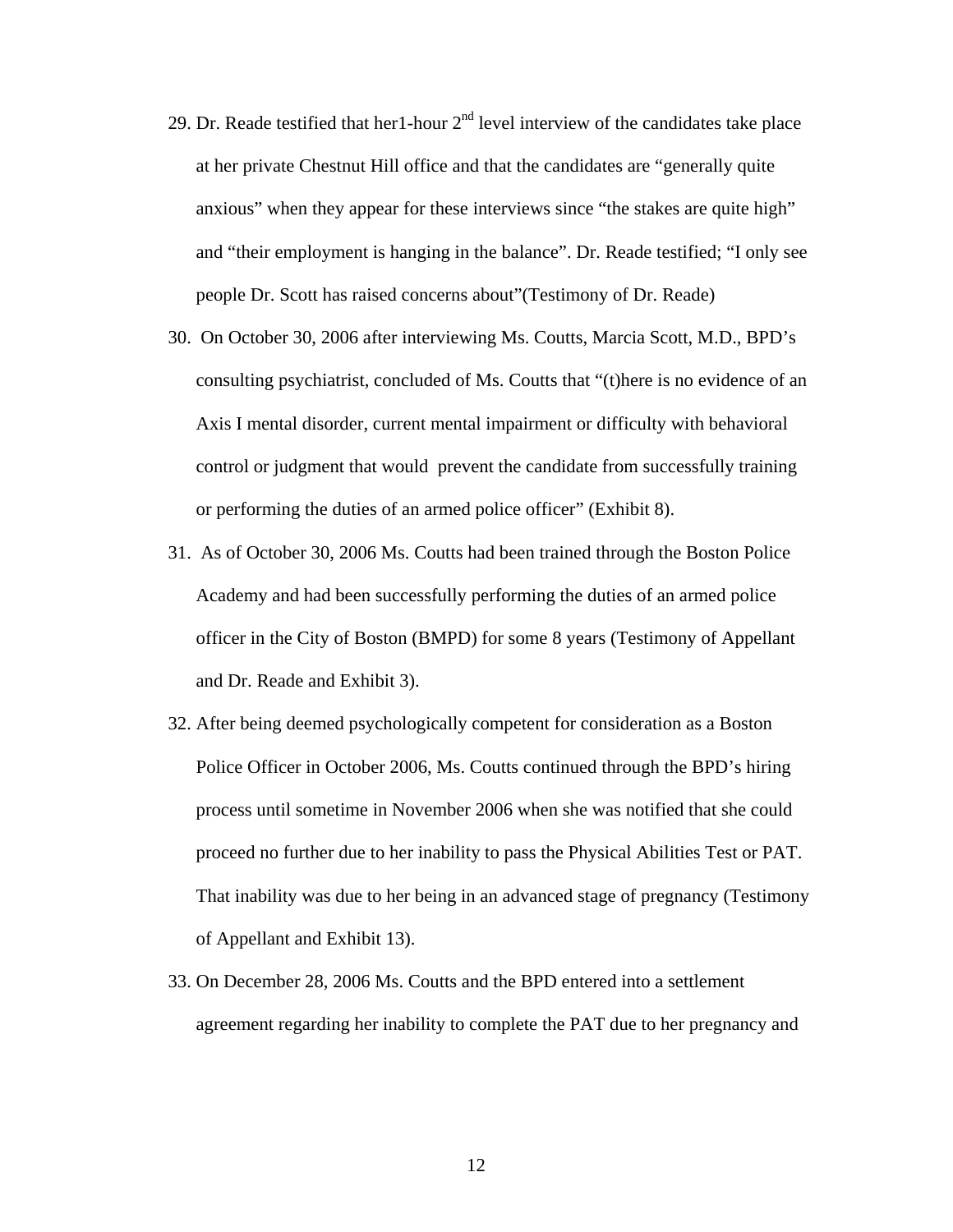how she would be treated in the next round of applicants (Testimony of Appellant, Exhibit 13).

- 34. Through the agreement the BPD and the City of Boston acknowledged that as of December 28, 2006 the BPD was not in possession of any information that would disqualify Ms. Coutts as a candidate for the position of police officer with the BPD, excepting her inability to complete the PAT due to her late term pregnancy (Testimony of Appellant and Exhibit 13).
- 35. Through the agreement signed by all parties, the City of Boston, the BPD agreed not to challenge Ms. Coutts application for unemployment benefits due her by virtue of the City of Boston abolishing her job and laying her off (Testimony of Appellant and Exhibit 13).
- 36. The City of Boston did challenge Ms. Coutts application for unemployment benefits; notwithstanding its agreement not do so. After an administrative appeal and hearing, Ms. Coutts was finally awarded her unemployment benefits (Testimony of Appellant and Exhibit 13).
- 37. On November 28, 2006 Ms. Coutts gave birth to her third child, Nicholas. (Testimony of Appellant).
- 38. On December 31, 2006 Ms. Coutts was laid off by the City of Boston due to her position as a municipal police officer with the Boston Municipal Police Department being abolished and Ms. Coutts was placed on the HRD reemployment list (Testimony of Appellant and Exhibit 12).
- 39. In January 2007 Ms. Coutts received notice from the BPD of an opening due to her being placed on the reemployment list (Testimony of Appellant).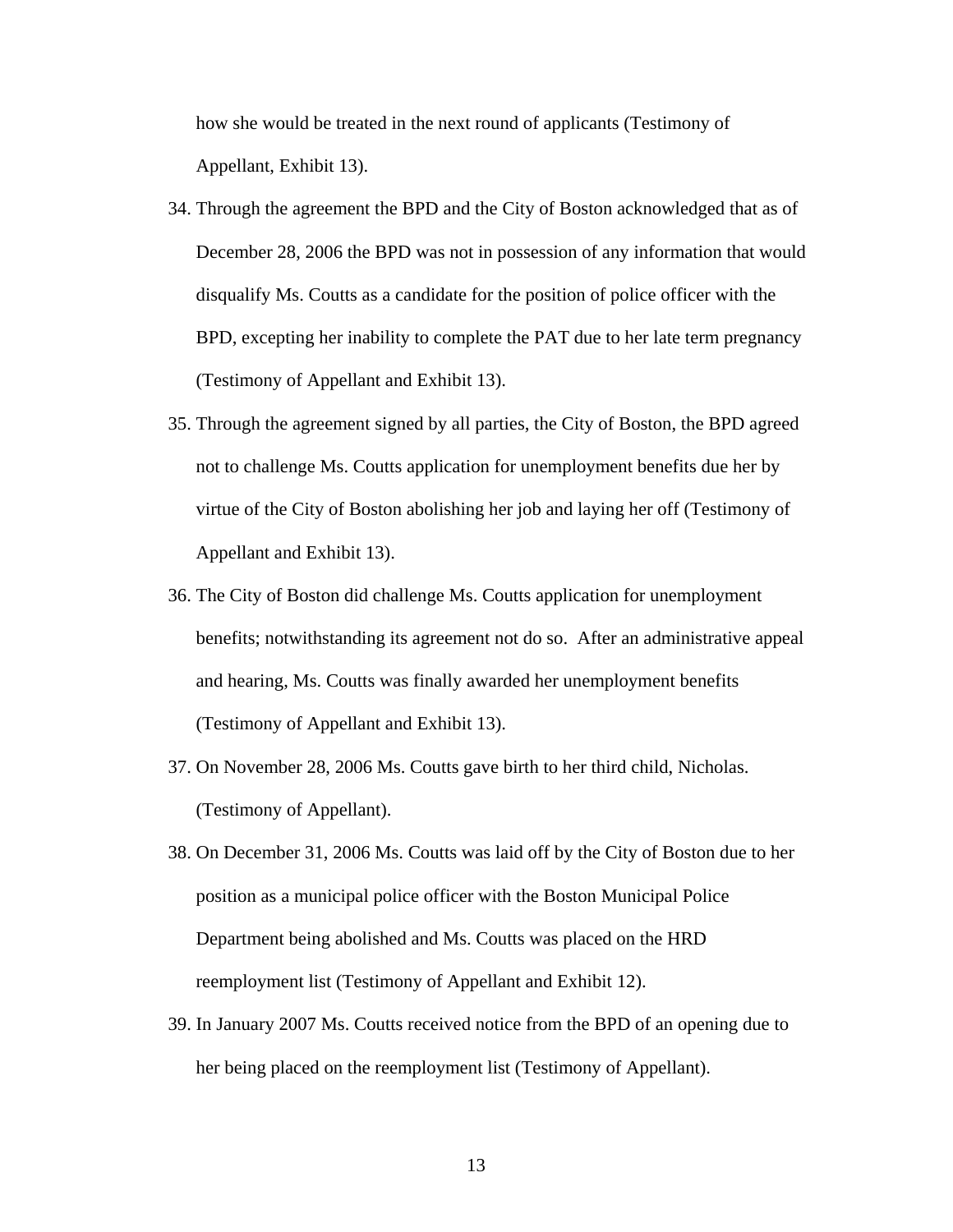- 40. Ms. Coutts again went through the hiring process up to and including being evaluated by Dr. Marcia Scott in March 2007, some 4 months after her initial evaluation by Dr. Scott, in November, 2006 when she had been determined to be psychologically fit to be a police officer. (Exhibit 8, Testimony of Appellant).
- 41. In March, 2007, Ms. Coutts was then sent to Dr. Julia Reade, who performed a second level opinion interview on April 17, 2007. (Testimony of Dr. Reade and Appellant and Exhibit 9).
- 42. Dr. Reade is a board certified psychiatrist who consults with a number of police departments. She performs second level opinion evaluations and fitness for duty examinations. She is under contract to perform second level opinion evaluations for the BPD, which she has performed second level interviews for approximately ten years. (Exhibit 6 and Testimony of Dr. Reade).
- 43. Dr. Reade testified that she applies the same standard when reviewing a candidate seeking to become a Boston Police Officer that she does for one seeking to be a Brookline Police Officer, or a police officer in any other town where she performs second opinion evaluations. She further testified that there is only one psychological standard for the position of police officer (Testimony of Dr. Reade).
- 44. Dr. Reade testified to her memory of the interview meeting she had with Ms. Coutts. Dr. Reade recalled that Ms. Coutts' hair was not in place or "messy". Dr. Reade claimed that Coutts appeared "like a human tornado" and "quite anxious" and that she made mention of an art poster in the doctor's waiting room or as Reade described "spilling out commentary and questions" Dr. Reade described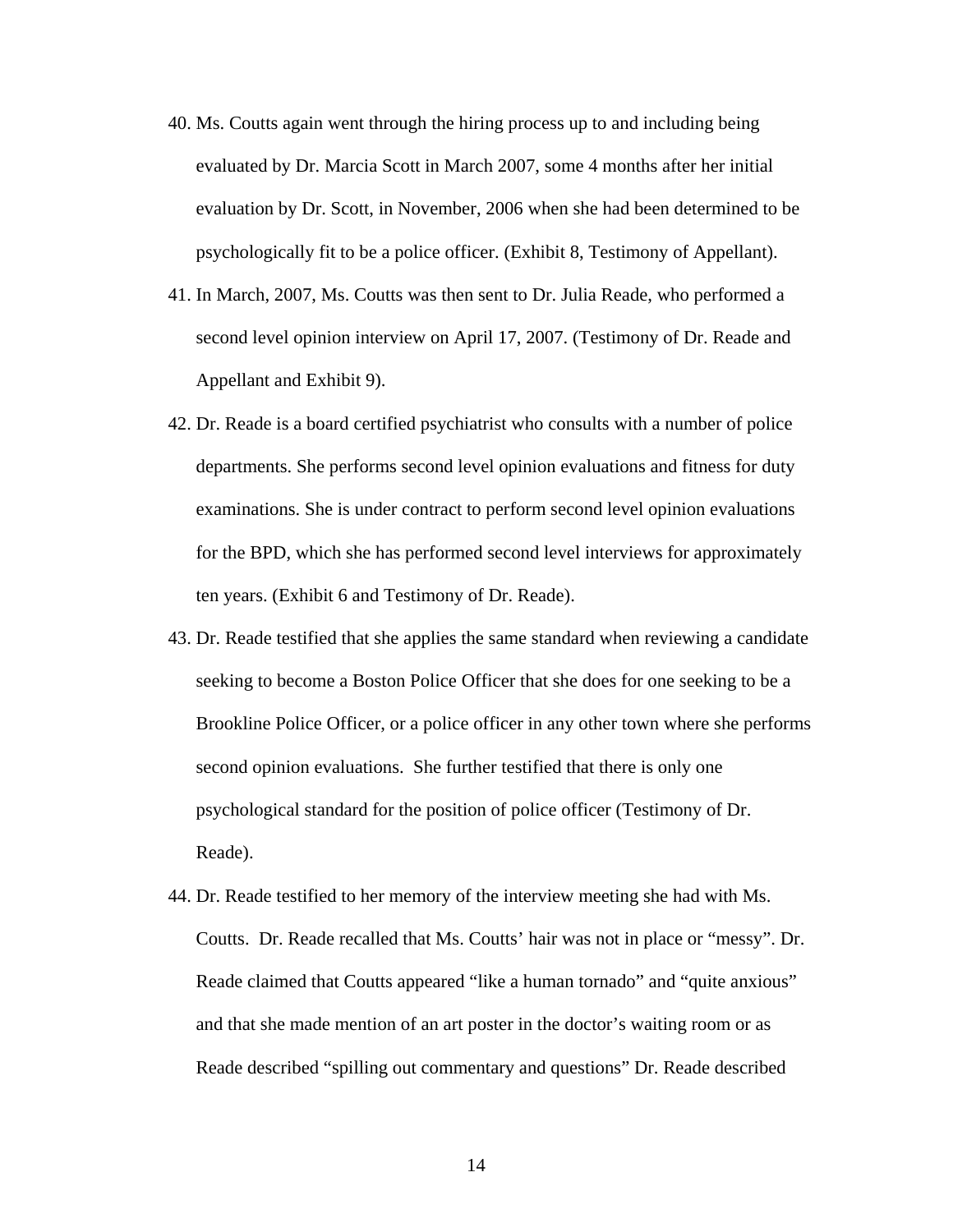Coutts' appearance as "disheveled" but could not remember what she was wearing. (Testimony of Dr. Reade). Dr. Reade's general description of Coutts' presentation, responses and appearance was quite negative. However, Reade did also concede that Coutts was "friendly and likeable." (Testimony of Dr. Reade).

45. Dr. Reade's appraisal of Coutts is stated in clearly subjective terms from a clearly subjective view point, such as: "her physical appearance looked like she had trouble getting herself together," "and it made me wonder how well she was functioning or coping with the stress". "I started questioning her ability to pull herself together in a most contained and professional way". It was "extremely difficult and problematic getting good, concrete information in a clear coherent fashion." "It was very difficult getting even rudimentary information on why or what her thinking had been regarding three children [first] then marriage." Dr. Reade further testified: "I tried to get information about her work history and education and her family relationships and her current life situation. Because I wanted to understand what her job situation had been and education background had been and her current life situation [three children] and what she envisioned the life of a Boston police officer would be like." "It was very hard to get a clear understanding of her thinking and motivation and planning through any of this." However, Coutts' detailed employment, educational, criminal, driving, credit, relationship and family history is organized and laid out in the BPD's Student Officer Application and investigation summary. (Testimony of Dr. Reade, Exhibit 3)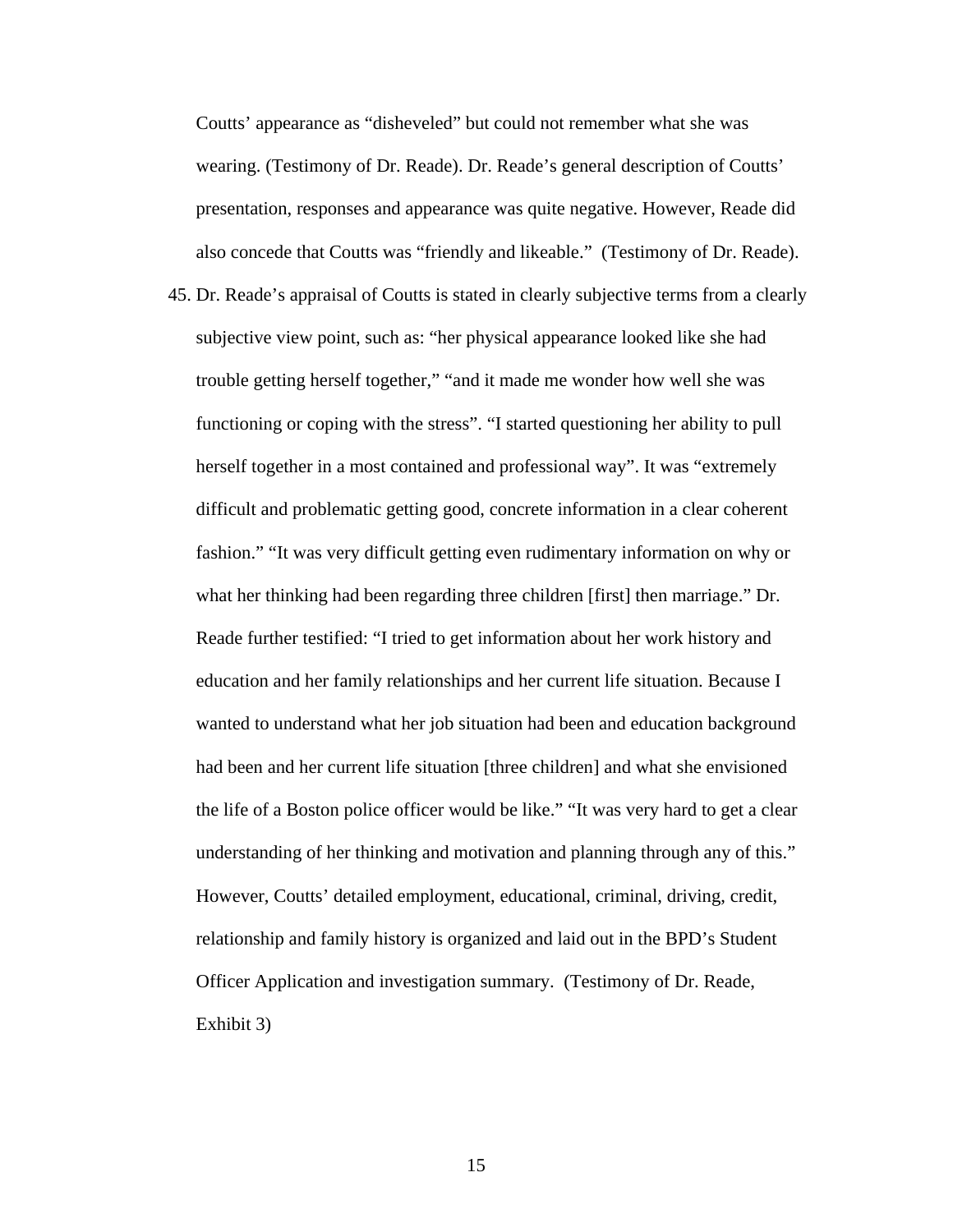46. Dr. Reade is an experienced and well prepared professional witness. However, Dr. Reade testified in such a manner as with phraseology, inflection, tone and demeanor (raised eye brows or wide-eyed look) that indicated she was dissatisfied with the explanations or the actual facts Ms. Coutts provided to her in the interview regarding the breakup with a long time boyfriend she had while living in California, her decision to have children with her husband prior to their being married and the inadequate emotion she displayed over the loss of her mother. Dr. Reade testified that Coutts' description of her reaction to her mother's death in 1990 and her break-up with her boyfriend was "trivial" and "dismissive" and therefore inadequate or inappropriate. However, deeply probing and then characterizing a person's description of a personal and emotional long past experience seems inappropriate for the purposes of this interview, except in extreme circumstances. Coutts recounted to Reade regarding her mother's death that "It was sad, but at least I got a chance to say goodbye". This seems like an appropriate response in this setting. Dr. Reade criticized Coutts' interview responses regarding her mother's death and her break-up with her boyfriend as inadequate, testifying that 'She didn't help me understand" and "She didn't explain to me why this important relationship broke-up." Satisfying Dr. Reade's unstated subjective standard of disclosure seems to be the bench mark for interview success. Dr. Reade further testified that she was concerned that Ms. Coutts could not readily recount her academic credentials and that she was unable to adequately explain her reason(s) to move to California or to return from California. Dr. Reade testified in a demeaning or dismissive manner regarding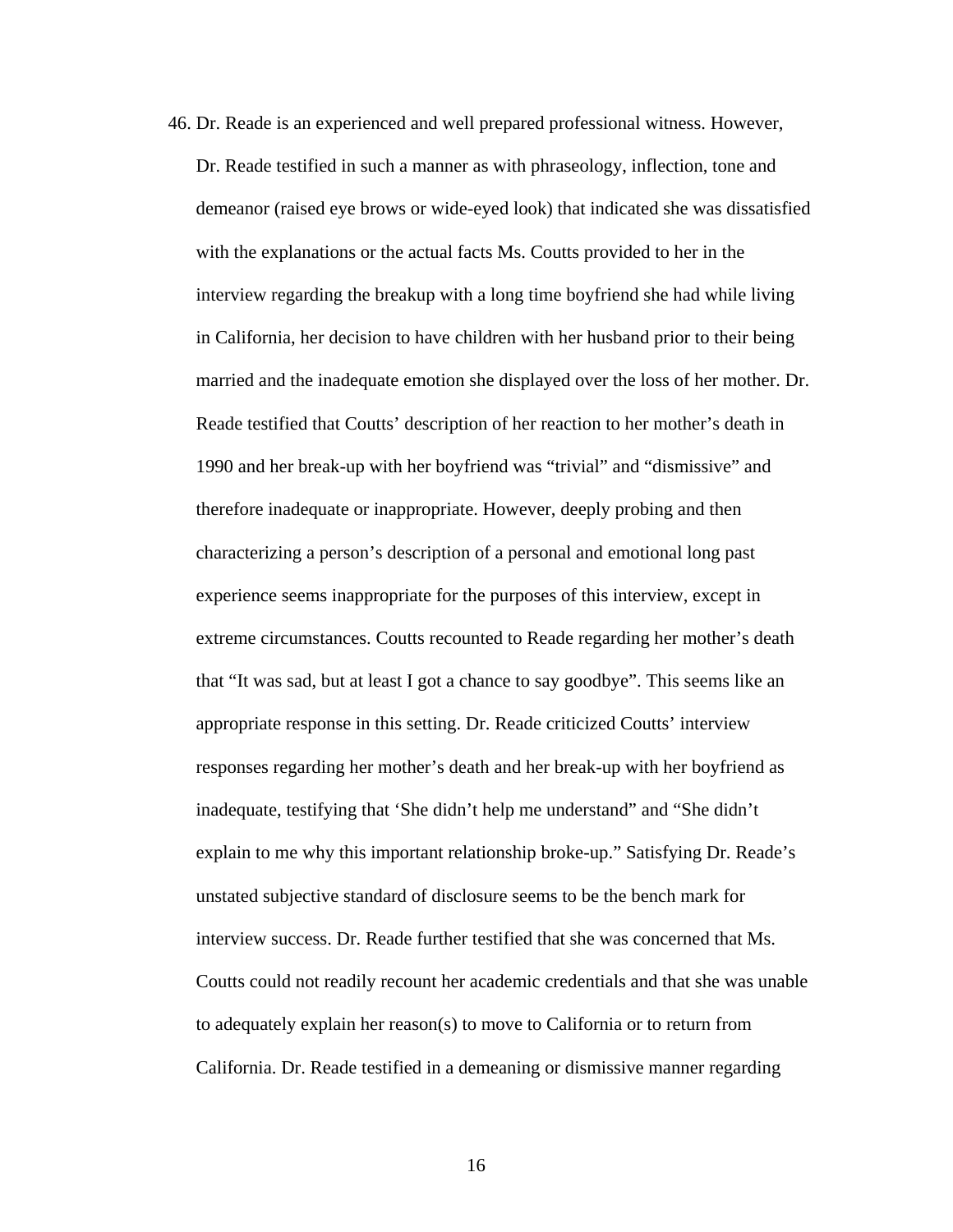Coutts' 8 years of experience as an armed and trained Boston Municipal Police Officer, (BMPD). She described Coutts' BMPD experience as "pretty routine" and making "some arrests". The inference that Dr. Reade intended to convey is that BMPD experience cannot be compared favorably with BPD experience. (Testimony of Dr. Reade and Exhibit 9, reasonable inference).

47. Dr. Reade focused on Coutts' mother's death and her break-up with a log time boyfriend, both events occurred in the 1990-1995 time-frame. Dr. Reade believed that Coutts dismissed or trivialized these events. The alleged trivializing was a "concern" to Dr. Reade but she testified in an indefinite manner about it: *"…I wasn't sure what that represented"*. Dr. Reade was cross-examined on what specific questions she asked in pursuit of her concern, but she was unable to answer. Dr. Reade responded; *"I can't tell you in detail how I asked her about it. I know that I asked her several different questions about her circumstances …"* And Dr. Reade admitted *"probing those areas"* and looking at *"…of how someone deals with those stresses and major losses and to look for signs of depression, anxiety or other psychiatric concerns."* Dr. Reade complained that Coutts *"didn't help me understand".* Dr. Reade's indefiniteness in describing how or why she pursued these concerns during the interview is compounded by the fact that the alleged concerning events occurred at least 10-17 years before the interview. Coutts had a more recent and relevant history of police officer job performance that could have been explored by Dr. Reade. Coutts testified that Dr. Reade did not even become aware that she had been BMPD police officer for 8 years until the very end of the interview. Coutts told Dr. Reade at the interview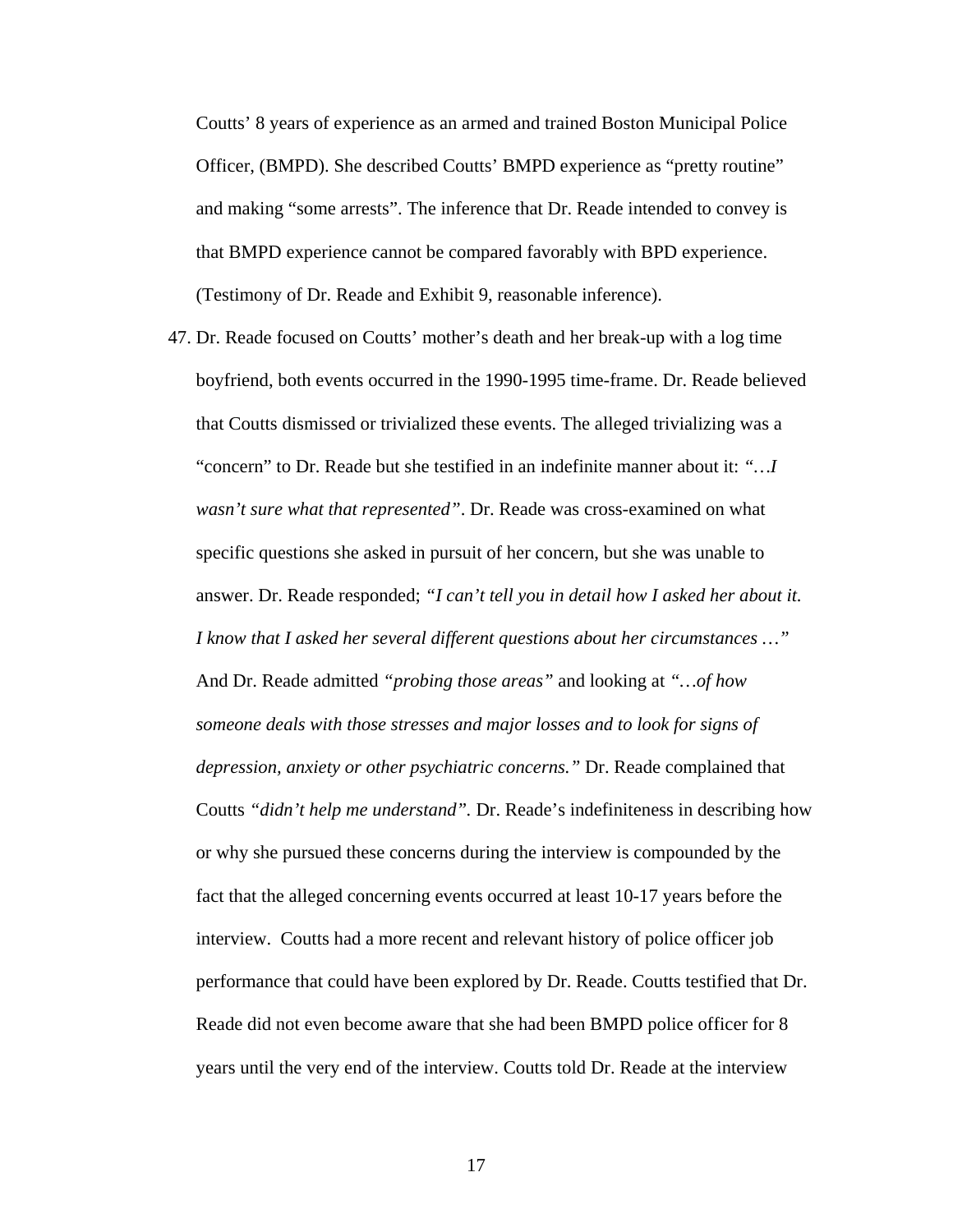that for the BMPD job she had completed the BPD Police Academy. Yet, Reade did not even ask her if she had been psychologically screened in the BMPD hiring process. Coutts testified that she had made over 100 arrests during her 8 years on the BMPD and described some of those arrests. Coutts testified that Dr. Reade did not ask her about the specifics of her BMPD arrests or whether she testified in court on them.(Testimony of Appellant and Dr. Reade)

- 48. Ms. Coutts testified that the breakup with a long ago boyfriend, during the early to mid 1990's was hard to explain other than he wanted to return to Maryland to be close to his family and she wanted the same and returned to Massachusetts from California. Ms. Coutts' mother had become terminally ill with cancer in that time period and she wanted to be near her family. She has moved forward in her life (Exhibit 3, Testimony of Appellant).
- 49. Ms. Coutts testified to her marriage and family life and that she recounted the same to Dr. Reade in the interview. She testified to the involvement of both she and her husband in the raising of their children and to the involvement of the paternal grandparents in their family life. By all accounts, Ms. Coutts' established that she is balancing the demands of raising 3 young children with the demands of being a full-time police officer (Testimony of Appellant).
- 50. Ms. Coutts also testified to the emotional pain that she endured during her mother's illness and after her passing. Ms. Coutts conveyed that during the interview, she did emotionally react by tears forming in her eyes when recalling her mother, but that she did not and would not break down and cry in front of a total stranger when recalling her mother's passing (Testimony of Appellant).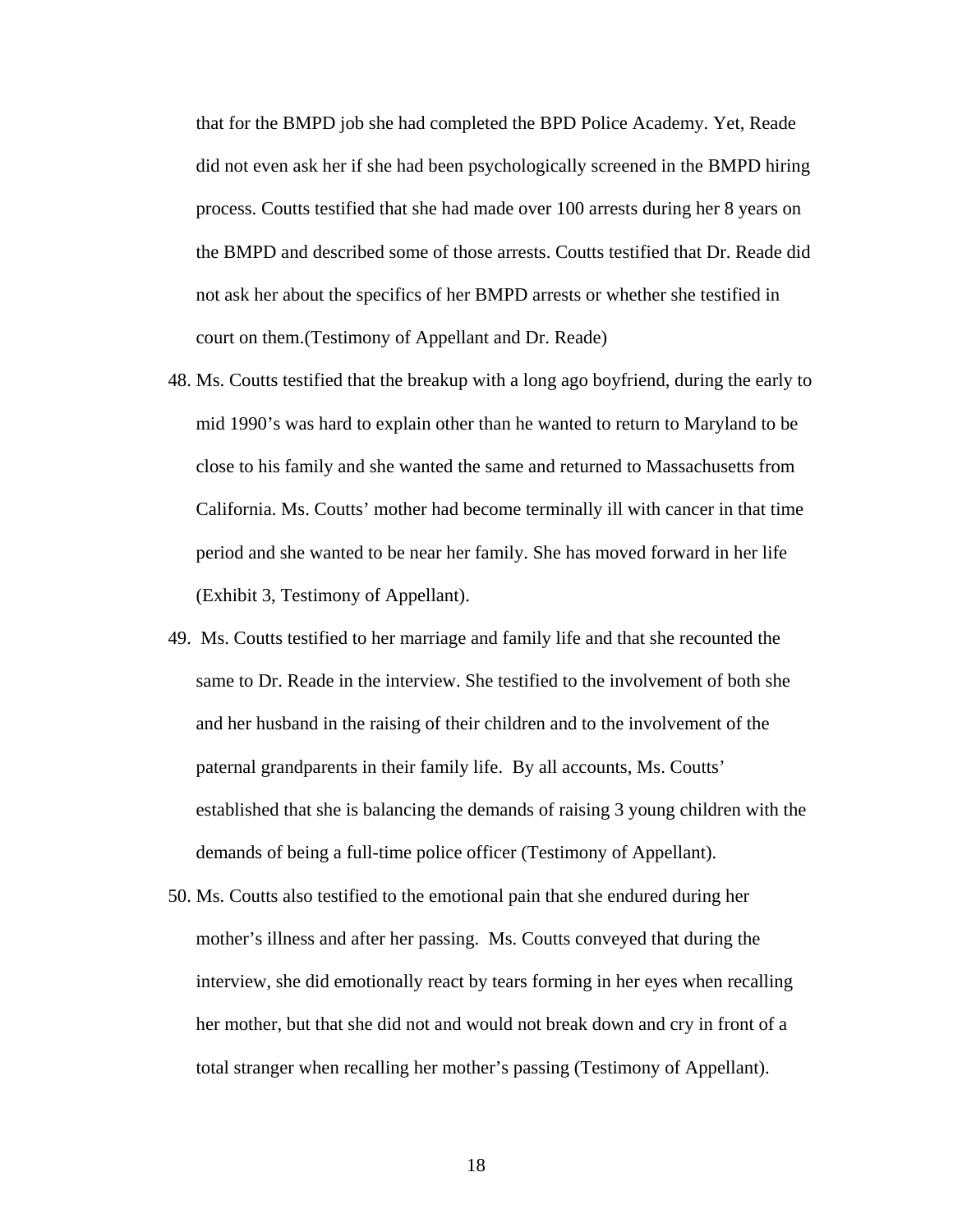- 51. Ms. Coutts testified that she answered all of Dr. Reade's questions directly and appropriately. Dr. Reade did not ask her to elaborate on any of her answers. Dr. Reade did not ask her about her hair or clothing. Dr. Reade asked her only one question regarding anger and that question-How would you react, if you were cutoff in traffic? Coutts answered that question. (Testimony of Appellant)
- 52. Ms. Coutts is looked up to by her longtime friend of 30 years for the poise she displayed during this very stressful time in Ms. Coutts' life. "(H)er (Ms. Coutts's mother) long illness placed a tremendous amount of stress on Kelley[Coutts]…(t)hese pressures continued after her mother's death. Kelley was not only able to handle her own feelings of loss and pain with grace and courage, but she also was able to mediate difficulties that arose between family members…" (Exhibit 3, Personal Letter of Reference of Sandra J. McGunigle).
- 53. Dr. Reade also sought to portray Ms. Coutts as someone who refuses to take responsibility for her actions. Dr. Reade testified as an example that Ms. Coutts' sought to deflect responsibility for being late to work by putting the blame on the school busses on Columbia Road. (Testimony of Dr. Reade, Exhibit 9).
- 54. Ms. Coutts testified that the question she was asked was different than the one that was recounted by Dr. Reade in her testimony. She testified that she informed Dr. Reade that she had never been late to work and that Dr. Reade pressed her to assume if she were late, she wanted her to tell her how she would deal with it. Ms. Coutts opined that any theoretical lateness might be due to the school busses on the main artery leading to her work. Her start time coincided with school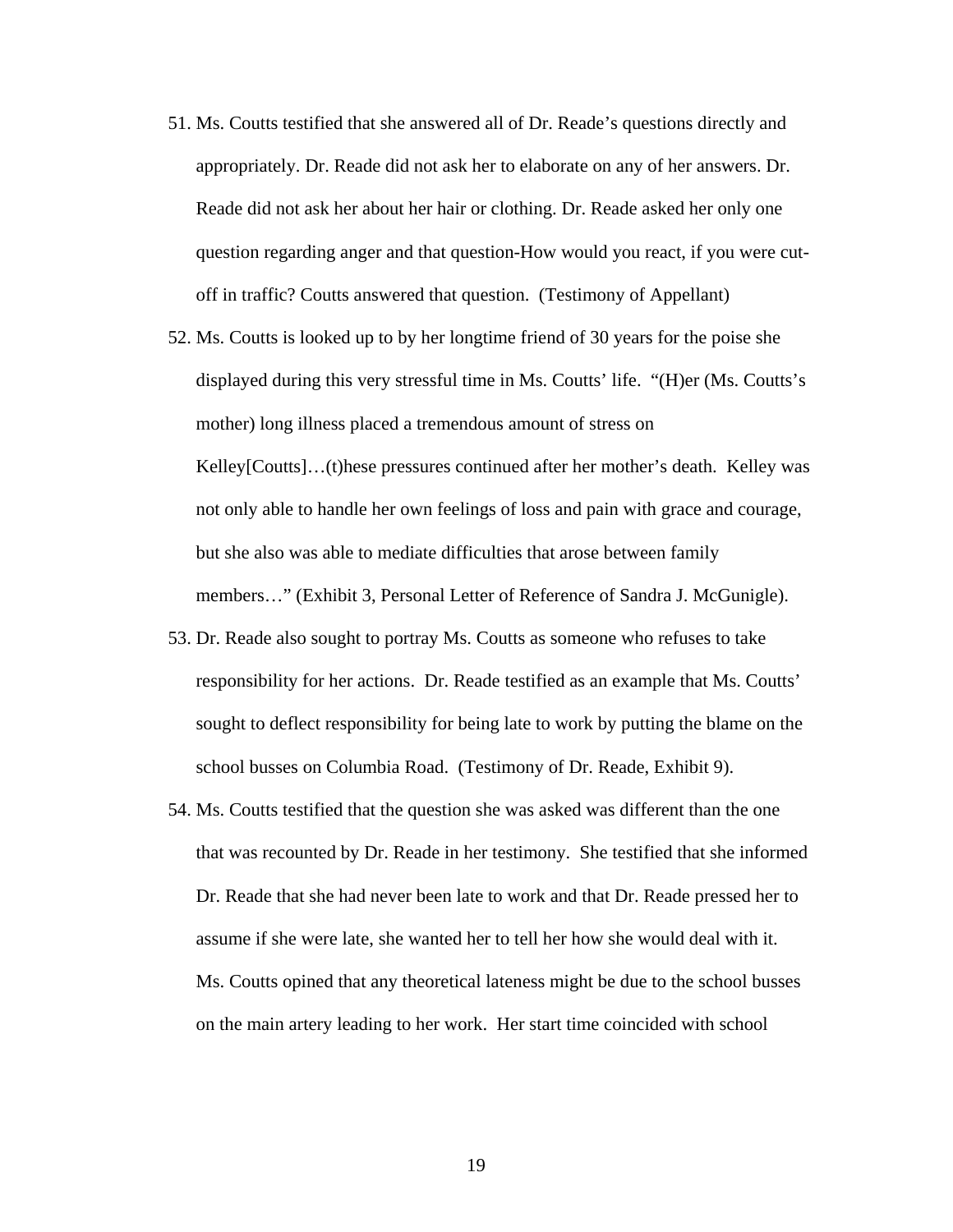release. She also testified that she would phone in and let her superiors know about the delay. (Testimony of Appellant).

- 55. Dr. Reade also spent a great deal of time on trying to assert that Ms. Coutts' driver's license had once been suspended and used Ms. Coutts' denial to further support her claim that she refuses to take responsibility for her actions. However, it is noted that Mass. RMV Driver's Histories are sometimes difficult to read and interpret. Sometimes licenses are intended by the RMV to be suspended pending the timely payment of fees or costs to the court or the registry. Written notice of such intended suspension may or may not be sent in a timely fashion by the RMV to the driver and the driver learns of such suspension when they are subsequently stopped by a police officer and then notified. (Administrative notice, testimony of Dr. Reade, Exhibit 3 and Testimony of Appellant).
- 56. Ms. Coutts denied that her license had ever been suspended and she offered her explanation of why she believed that. She never denied getting the traffic ticket and she explained why there was a delay in getting the ticket resolved. She thought that the ticket had been originally "squashed" or taken care of. Approximately 3 months later, when she was notified that her license would be suspended if not paid, she went to West Roxbury Court that same day, paid the fee and had the pending suspension revoked and her license reinstated. (Testimony of Appellant).
- 57. Dr. Reade admitted that her interview-evaluation was subjective and that a different psychiatrist, based on either the data or the interview-evaluation, might very well reach a different conclusion regarding Ms. Coutts' fitness to work as a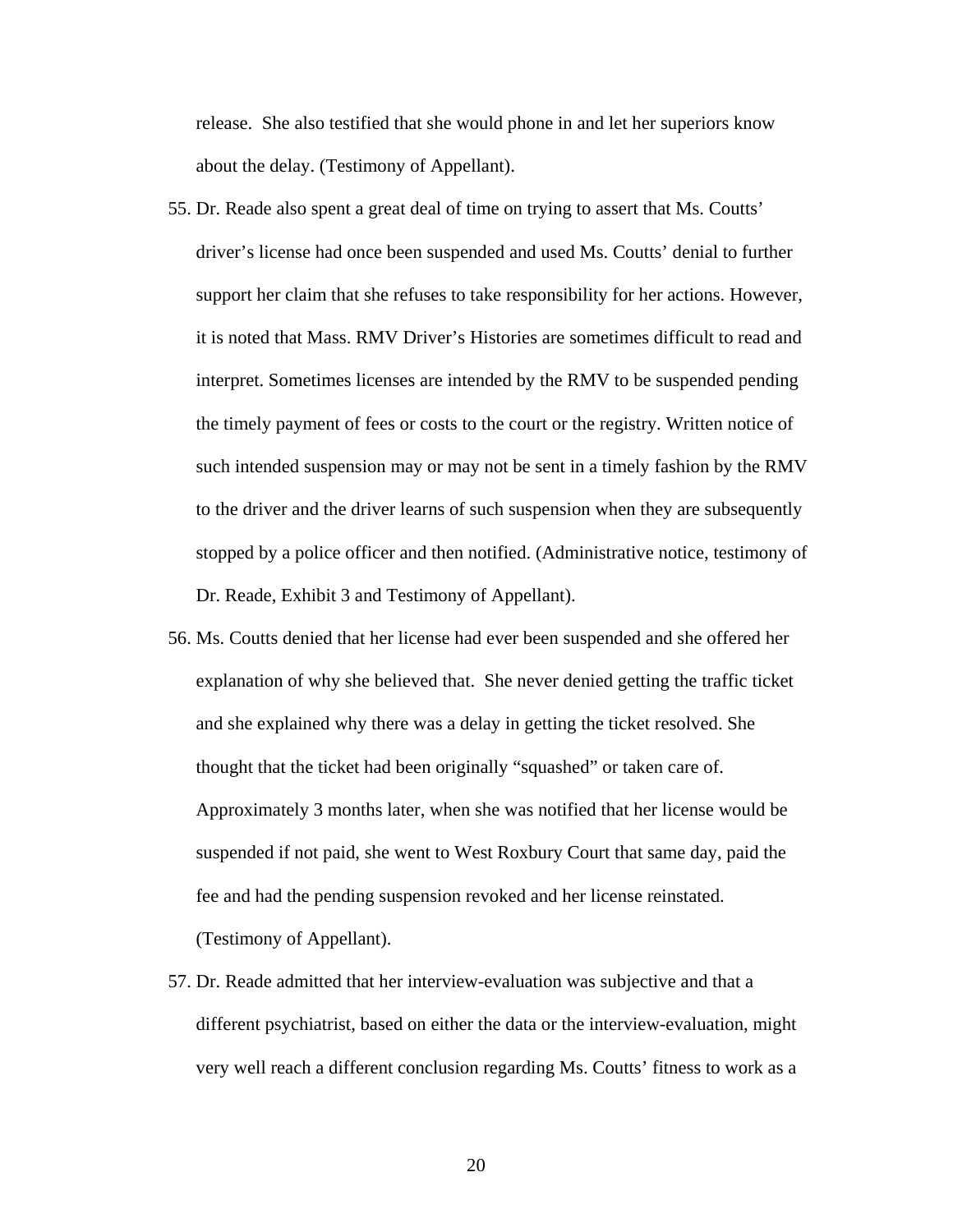police officer. Dr. Reade also admitted that an Interviewee was not likely to change psychologically over the period of three-four months. (Testimony of Dr. Reade).

- 58. Dr. Reade acknowledged that her testimony regarding Ms. Coutts amounted to small examples of why she should not be a police officer (Testimony of Dr. Reade).
- 59. Dr. Reade testified that she did give "a lot of weight" to Coutts' eight years experience as a trained and armed police officer in the City of Boston (BMPD). However, Dr. Reade failed to reconcile this long term performance of the essential functions of a police officer with her own opinion that Coutts would be psychologically unfit to continue performing those functions in the future. Dr. Reade's opinion on future performance is clearly contradictory to Coutts' established history and actual job performance. Dr. Reade's contradictory opinion is clearly incompatible with the proper application of and the plain language of the appropriate section of HRD's Regulations for Initial Medical and Physical Fitness Standards for Municipal Public Safety Personnel. (Testimony of Dr. Reade, administrative notice).
- 60. Dr. Reade referred to Ms. Coutts' first interview with Dr. Scott, which was performed in October 2006 and wherein Dr. Scott "raised concerns…that Ms. Coutts 'tends to respond impulsively when questioned or criticized and needs to be held to accuracy of details'". However, Dr. Reade failed to report that Dr. Scott concluded of Ms. Coutts that "(t)here is no evidence of an Axis I mental disorder, current mental impairment or difficulty with behavioral control or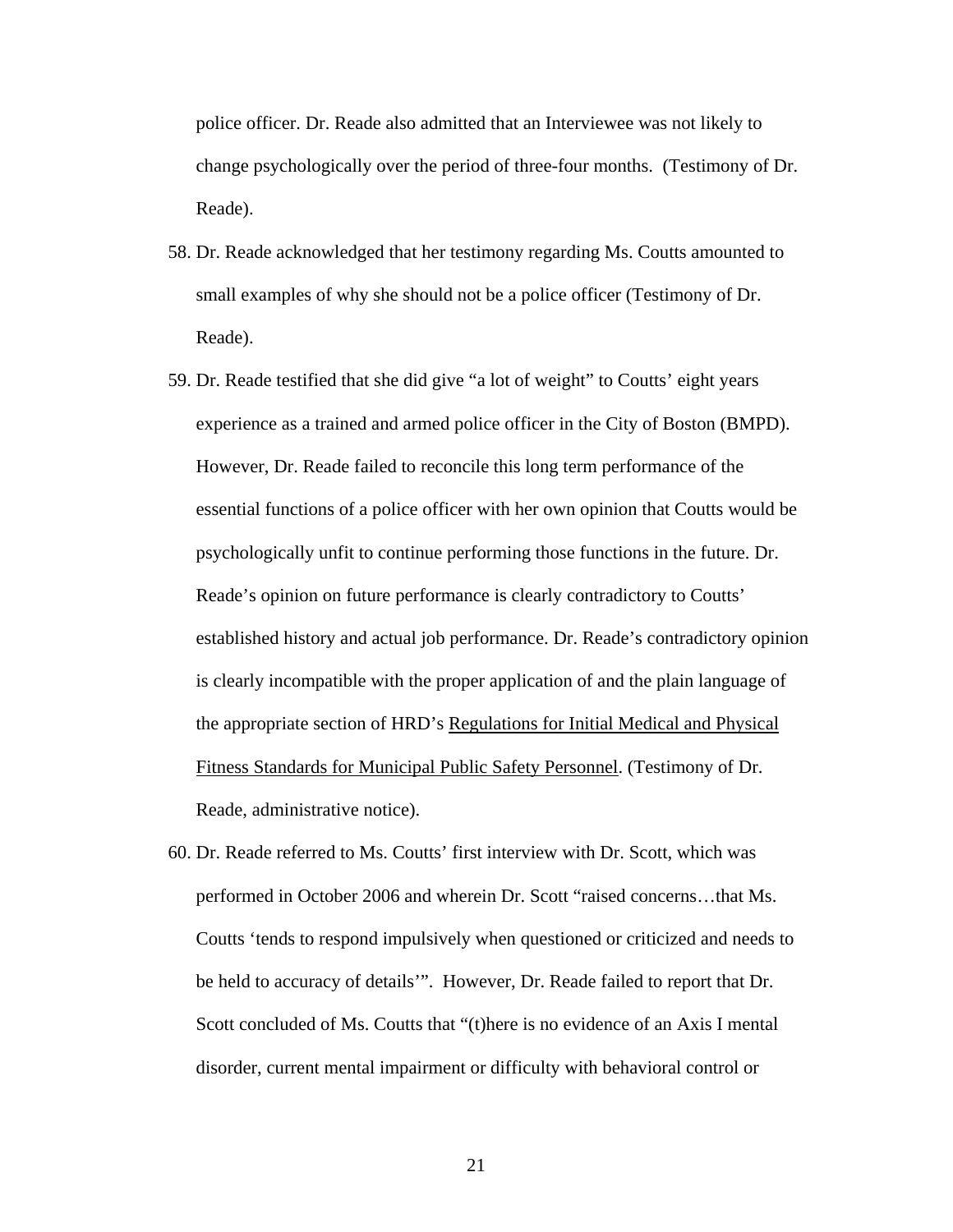judgment that would prevent the candidate from successfully training or performing the duties of an armed police officer" (Exhibit 9 and Exhibit 3).

- 61. The BPD did not offer any evidence regarding any psychiatrically related changes that had occurred in Ms. Coutts from the time of the first exam in October 2006 until the time of the second exam in March 2007 that changed the results of the finding of Dr. Scott.(Exhibits and testimony)
- 62. Ms. Coutts testified that at the end of her 30 minute interview with Dr. Scott on March 23, 2007, as she was walked out of Dr. Scott's office, someone directed her to (BPD) Bobbie Mullan's office to pick up a letter. That letter directed her to the second level interview with Dr. Reade. Coutts was shocked and surprised by this letter since Dr. Scott had not given her any indication that it was coming. (Testimony of Appellant, Exhibit 8)
- 63. Ms. Coutts did apply for the position of police officer, off of the re-employment list, in seven other municipalities. She had proceeded in each application process not being psychologically rejected by any of those municipalities and passed the psychological screening in several. She completed and passed the psychological screening for the Foxboro and Needham Police Departments in September, 2007. She was hired by the Needham Police Department as a full time permanent police officer in November, 2007. (Testimony of Appellant)
- 64. Ms. Coutts also applied for the position of police officer in the City of Quincy and her application was in process for about a year. However, Coutts later learned that Quincy did not finalize the hiring process because "It got wind" of the fact that she did not pass the BPD psychological screening. (Testimony of Appellant)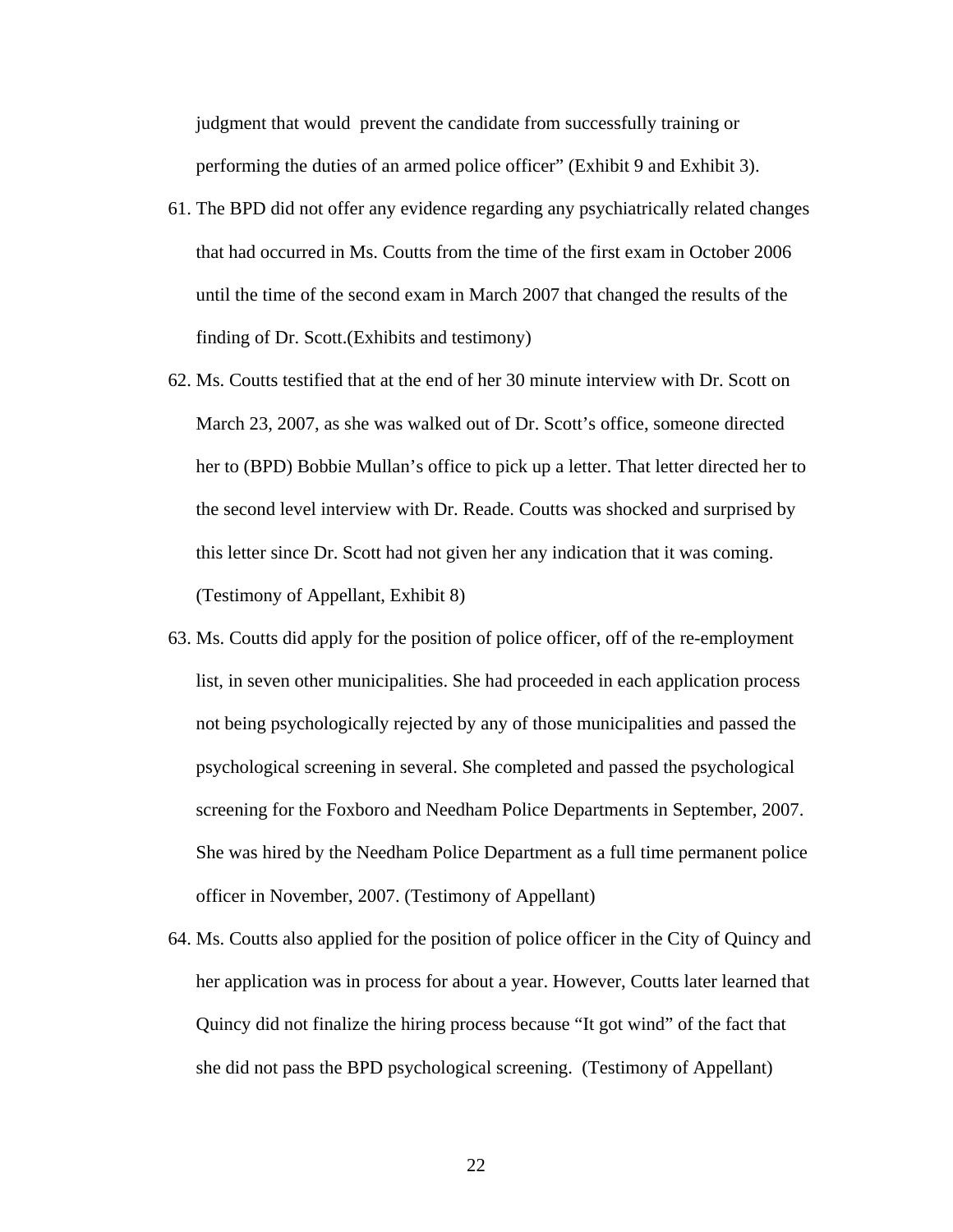- 65. Dr. Reade did not testify to what essential functions of the position of police officer Ms. Coutts could not or would not be able to perform due to her psychological makeup (Testimony of Dr. Reade).
- 66. The Boston Police Department did not produce any evidence as to what the essential functions of a Boston Police Officer are and which functions Ms. Coutts could not perform. (Exhibit 2, testimony and exhibits).
- 67. The Boston Police Department did not produce any evidence regarding its exploration of or offer of or attempt to provide any "reasonable accommodations" to Ms. Coutts, due to her alleged "disability" or mental limitation, so that she could perform the duties of a Boston Police Officer. This could be considered an act of employment discrimination or the denial of an employment opportunity to a job applicant who is an otherwise qualified individual with an alleged disability. This appears to possibly be a violation of the so called "Americans with Disabilities Act of 1990". (Administrative notice Americans with Disabilities Act of 1990, § 2 et seq., 42 U.S.C.A. § 12101 et seq., Exhibit 2).
- 68. Ms. Coutts appeared before the Commission and testified. Her dress and demeanor were appropriate. She exhibited a very good memory. She testified that she sat in Dr. Reade's waiting room for 20 minutes and had time to examine a poster on the wall and simply inquired of it with Dr. Reade at the beginning of her interview. She wore the same outfit to Dr. Reade's interview that she wore to the Commission hearing, (a blue blouse with a white collar and black slacks). She testified that it was raining the day of her interview and that her hair, which is naturally curly and was, then down to her shoulders, was certainly affected by the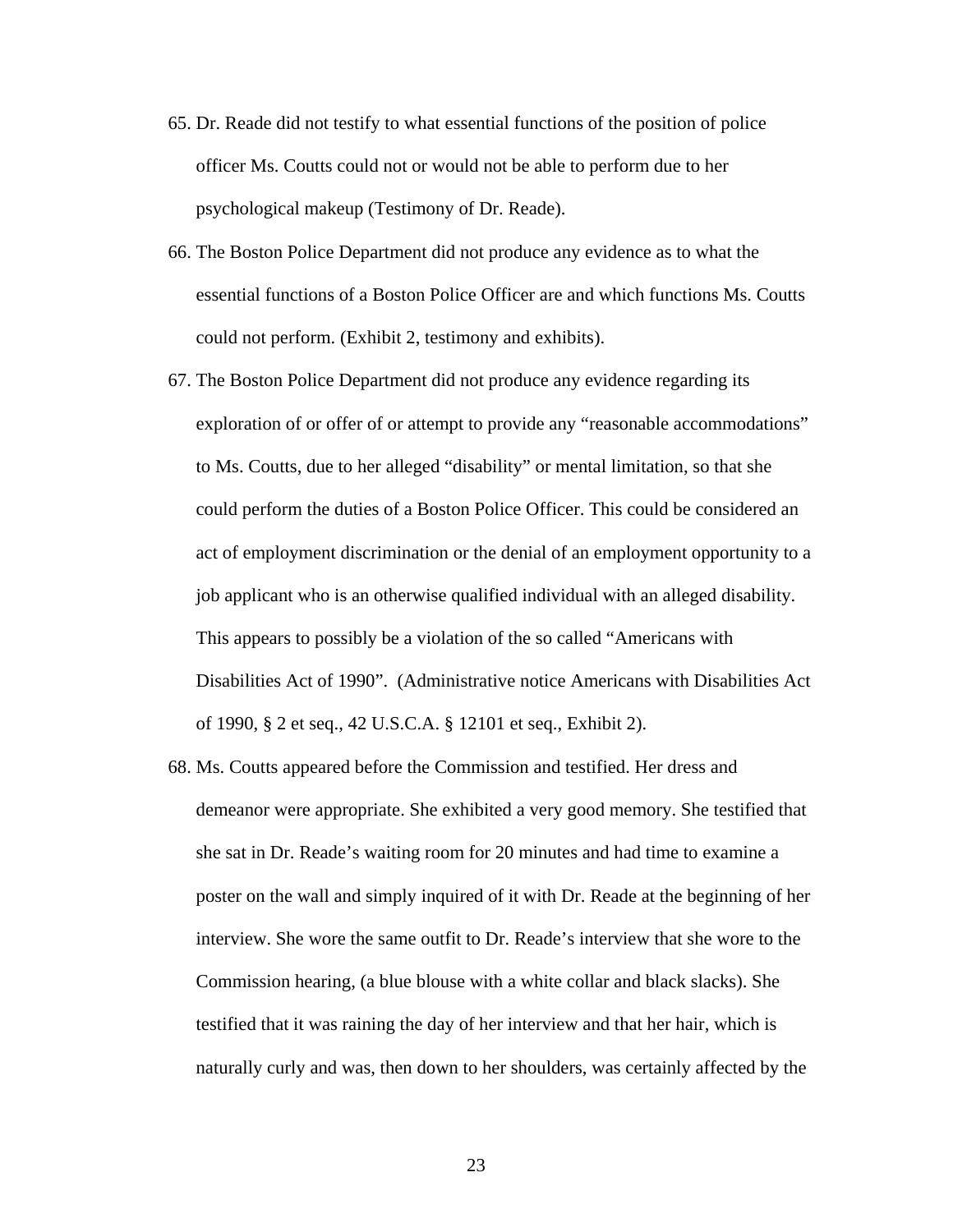rain. Her hair was tied up in a bun at the Commission hearing and she offered to let her hair down to show the way it had been at the interview. The hearing officer declined the offer. She made good eye contact and answered clearly and responsively, without hesitation. Her presentation and demeanor was poised, calm and appropriate during her own testimony and during Dr. Reade's testimony of sometime uncomplimentary characterizations. She withstood vigorous and detailed cross-examination with calm and ease. Her straight-forward testimony and detail of specific facts rang true. I observed her appearance and her manner of testifying and I credit her testimony as truthful and accurate. She is a very credible witness. (Testimony and demeanor of Appellant)

69. Dr. Reade appeared and testified. I find her testimony on the material and relevant facts to be only minimally reliable. I find that her memory of the details of the interview of Ms. Coutts was faulty. Dr. Reade focused on several old personal events on which to characterize and form conclusions regarding their possible psychological impact on Coutts. However, Dr. Reade conversely minimized or ignored Coutts' actual 8 year performance as a BMPD police officer up until 2006. Dr. Reade's virtual omission of this relevant and recent verifiable history is inexplicable. Dr. Reade's characterization and portrayal of Coutts' behavior and statements during the interview is nearly the opposite of what Coutts, a credible witness, testified actually occurred. Coutts' presentation and demeanor which Dr. Reade claimed to have observed during the interview is very nearly the opposite of what this hearing officer observed of Coutts' Commission hearing testimony. Dr. Reade's second level opinion is the fundamental issue and it is substantially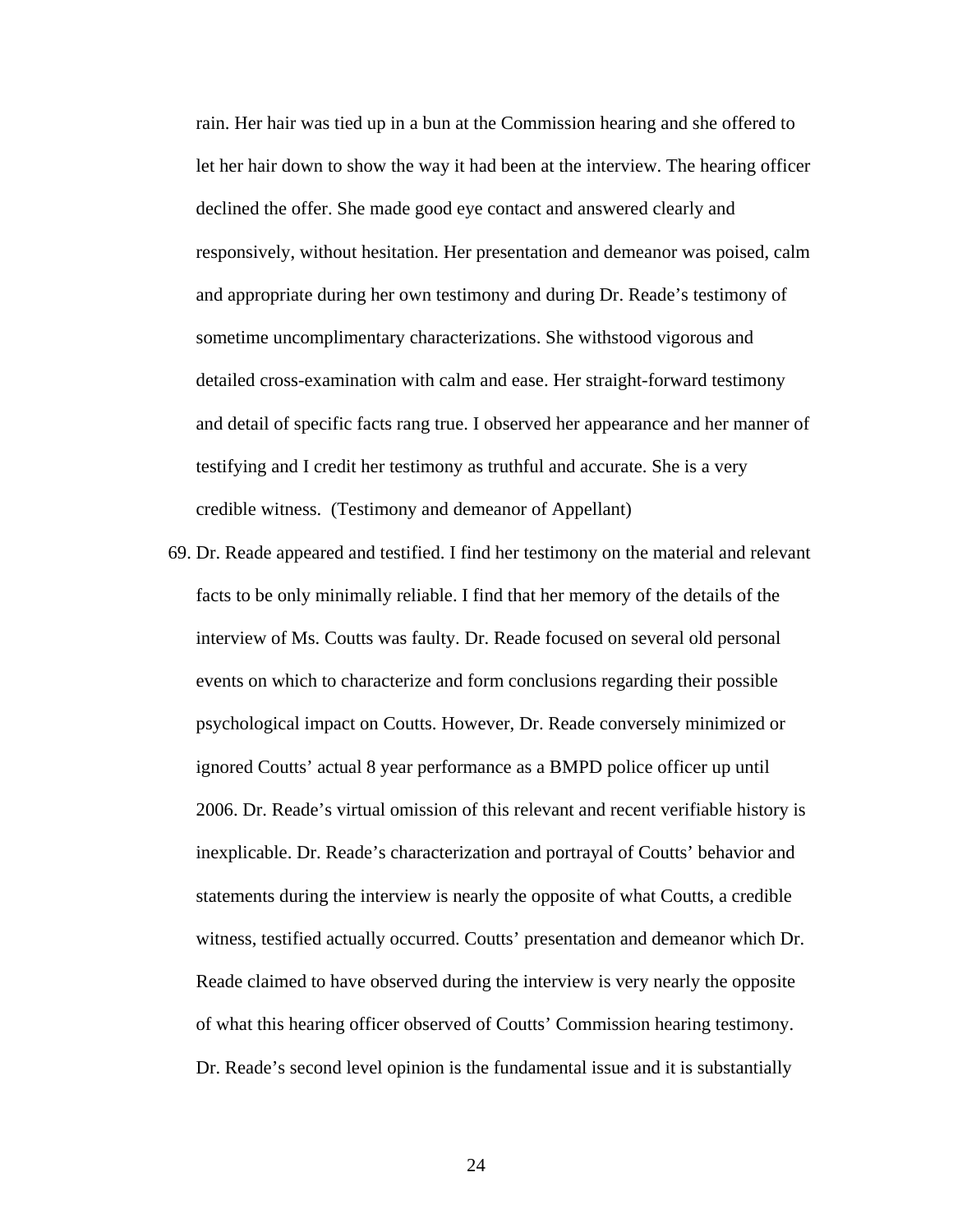founded on her 1 hour interview of Coutts. That reason alone calls for a clear and accurate record of that interview. An audio-video recording of the interview would have been the best, if not the only method of preserving a true and accurate record of it. I find Dr. Reade's report and testimony to be insufficient and/or unreliable in supporting the foundational facts of her second level opinion. (Exhibits, testimony, testimony and demeanor of Dr. Reade, Exhibit 9)

- 70. Where there is a conflict between the testimony of the Appellant and Dr. Reade regarding relevant factual matters, I credit the testimony of the Appellant. (Exhibits, testimony and demeanor)
- 71. There have been a series of appeals heard at the Commission involving the bypass of the Appellants by the Boston Police Department for psychiatric reasons, based primarily on the opinions of Dr. Scott as the first level screener and Dr. Reade as the second level screener. The decisions in the following four appeals were allowed with remedial orders issued precluding Dr. Reade and Dr. Scott from participating in any subsequent psychiatric screening of the Appellants. Those appeals are: Kerri Cawley v Boston Police Department, No. G1-06-95, allowed November 22, 2006. Shawn Roberts v Boston Police Department, No. G1-06-321, allowed September 25, 2008. Jessica Boutin v Boston Police Department, No. G1-06-139 & G1-06 317, allowed January 29, 2009 and Daniel Moriarty v Boston Police Department, No. G1-05-442, allowed April 9, 2009. (administrative notice)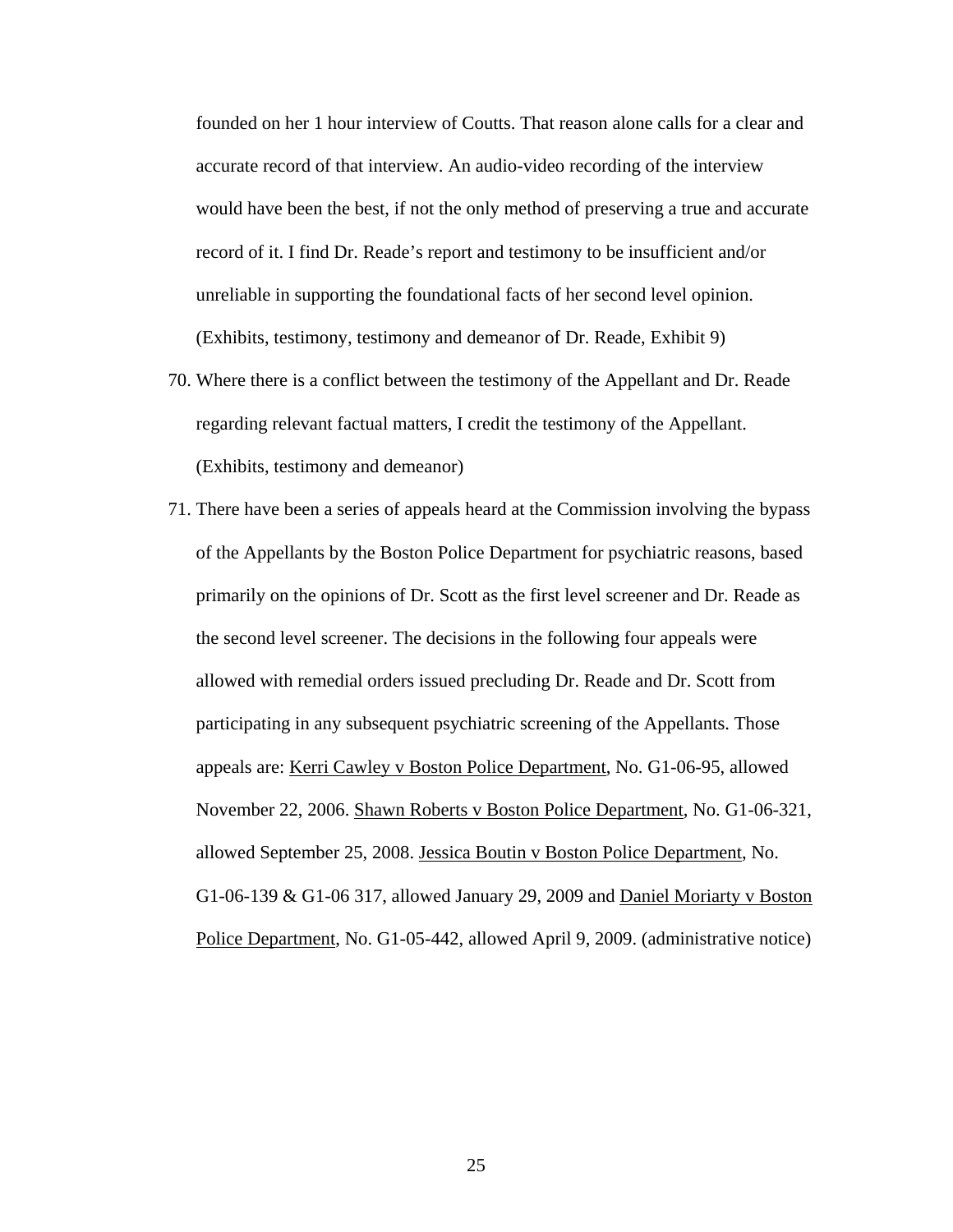#### **CONCLUSION:**

 The role of the Civil Service Commission is to determine "whether the Appointing Authority has sustained its burden of proving that there was reasonable justification for the action taken by the appointing authority." City of Cambridge v. Civil Service Commission, 43 Mass. App. Ct. 300, 304 (1997). Reasonable justification means the Appointing Authority's actions were based on adequate reasons supported by credible evidence, when weighed by an unprejudiced mind, guided by common sense and by correct rules of law. Selectmen of Wakefield v. Judge of First Dist. Ct. of E. Middlesex, 262 Mass. 477, 482 (1928). Commissioners of Civil Service v. Municipal Ct. of the City of Boston, 359 Mass. 214 (1971).

 Pursuant to G.L. c. 31, § 2(b) bypass cases are to be determined by a preponderance of the credible evidence in the record. A "preponderance of the evidence test requires the Commission to determine whether, on the basis of the evidence before it, the Appointing Authority has established that the reasons assigned for the bypass of an Appellant were more probably than not sound and sufficient." Mayor of Revere v. Civil Service Commission, 31 Mass. App. Ct. 315 (1991) and <u>See</u> G.L. c. 31, § 43.

 Appointing Authorities are expected to exercise sound discretion when choosing individuals from a certified list of eligible candidates on a civil service list. The appointing authority may also decline to make any appointment. See Commissioner of the Metropolitan Dist. Commn. v. Director of Civil Serv.348 Mass. 184, 187-193 (1964). See also Corliss v. Civil Serv. Commrs.242 Mass. 61, 65; (1922) Seskevich v. City Clerk of Worcester, 353 Mass. 354, 356 (1967); Starr v. Board of Health of Clinton, 356 Mass.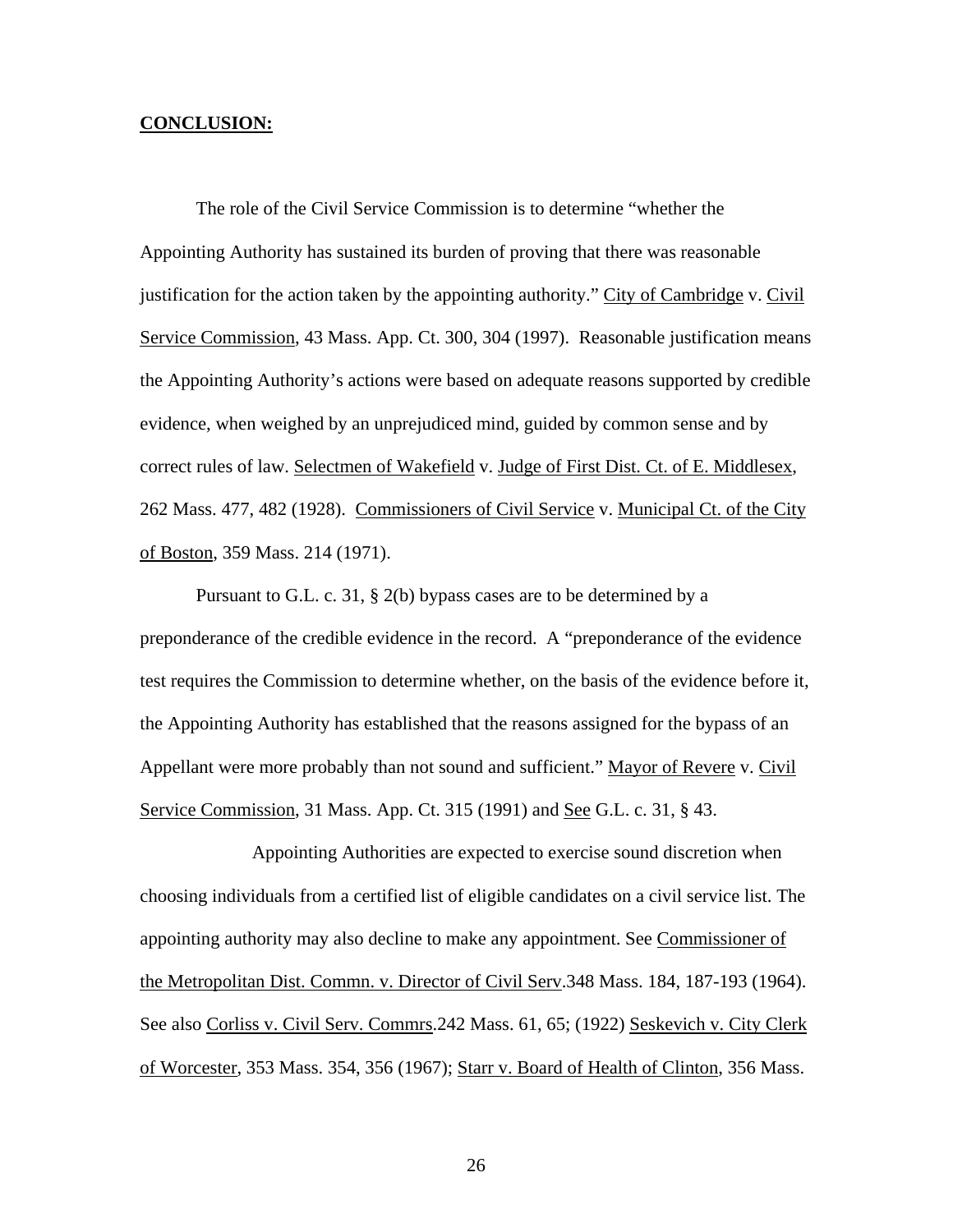426, 430-431 (1969). Cf. Younie v. Director of Div. of Unemployment Compensation, 306 Mass. 567, 571-572 (1940). A judicial judgment should "not be substituted for that of . . . [a] public officer" who acts in good faith in the performance of a duty. See M. Doyle & Co. Inc. v. Commissioner of Pub. Works of Boston, 328 Mass. 269, 271-272." Goldblatt vs. Corporation Counsel of Boston, 360 Mass 660, 666, (1971)

The issue for the commission is "not whether it would have acted as the appointing authority had acted, but whether, on the facts found by the commission, there was reasonable justification for the action taken by the appointing authority in the circumstances found by the commission to have existed when the Appointing Authority made its decision." Town of Falmouth v. Civil Service Commission, et al, 447 Mass. 814 (2006), quoting Watertown v. Arria, 16 Mass. App. Ct. 331, 334 (1983). See Commissioners of Civil Serv. v. Municipal Ct. of Boston, 369 Mass. 84, 86 (1975) and Leominster v. Stratton, 58 Mass. App. Ct. 726, 727-728 (2003).

 However, personnel decisions that are marked by political influences or objectives unrelated to merit standards or neutrally applied public policy represent appropriate occasions for the Civil Service Commission to act. City of Cambridge, 43 Mass. App. Ct. at 304.

 Ms. Coutts has been a resident of the City of Boston for more than 12 years and was an employee of the City of Boston for more than 8 years prior to her job as a municipal police officer being abolished. She graduated from the Boston Police Academy and worked as police officer in the City of Boston for the Boston Municipal Police Department for more than 8 years. For over three years of her tenure with the BMPD she was assigned or detailed to the Boston Housing Authority. She currently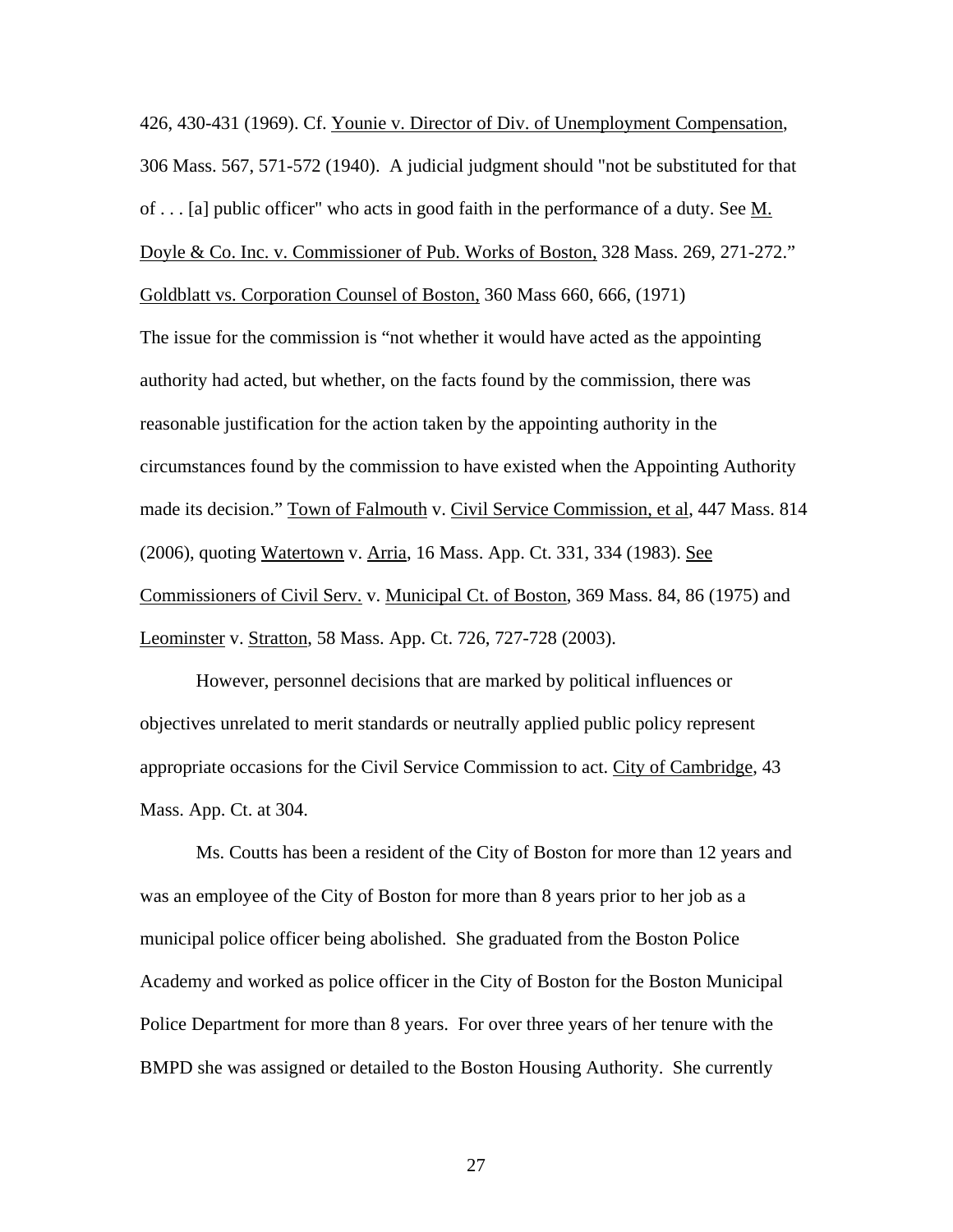performs the duties of an armed police officer within the Town of Needham, a suburban community that borders Boston. Coutts' actual successful performance of the functions of a police officer for the Town of Needham since November, 2007, contradicts Dr. Reade's opinion or guess on her future performance.

 Ms. Coutts presented herself before the Commission as a likeable, capable, mature, experienced and well-mannered woman with a sincere desire to continue serving her community as a police officer.

She is someone who understands her role in a rigidly structured environment, such as a police department is, and as someone who for more than 8 years successfully undertook the duties of a police officer within the City of Boston and is now currently undertaking such duties in Needham. Even with the heightened scrutiny that is rightly imposed upon police officers, <u>Police Comms. of Boston</u> v. Civil Serv. Commn., 22 Mass. App. Ct. 364, 370-371 (1986), Ms. Coutts has proven over many years that she is capable of performing the duties of a Boston Police Officer. What is required is the type of qualities that Ms. Coutts has exhibited over the course of her career.

 The Appointing Authority has put forth evidence that even its expert witness characterizes as small reasons to justify a psychological by-pass (Testimony of Dr. Reade). The actual reasons stated by the Appointing Authority in its bypass letter are highly suspect base on the findings of fact made here. The excessive focus on Ms. Coutts' personal life, including the expectation of a detailed explanation why she broke up with a boyfriend in the early 1990's, is inexplicable. The entire interview-evaluation process smacks of sexism or some impermissible standard and undermines even further the small reasons that the Appointing Authority has put forward. The relevance of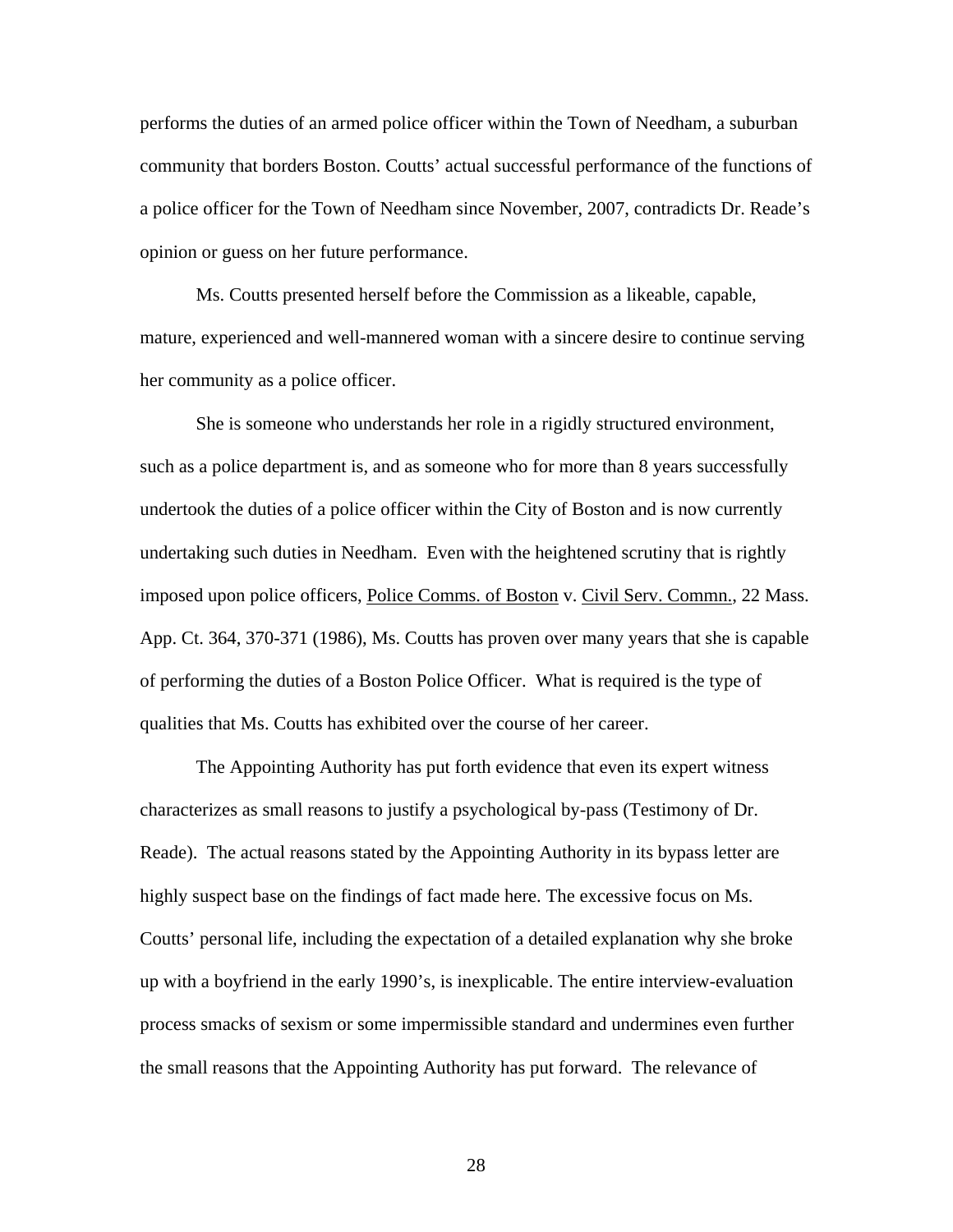probing into long ago relationships can be established when there is a connection with a particular candidate's fitness to serve as a police officer. Cases involving a candidate accused of domestic abuse or some other crime toward a close relation or some continuing bad behavior would make inquiries into such relationships not only relevant, but essential. Unfortunately for the Appointing Authority, those circumstances do not exist here. When coupled with Dr. Reade's focus on the Appellant's decision to have children with her husband prior to their marriage and her comments regarding the lack of emotion toward the loss of her mother, Dr. Reade's detailed focus on the Appellant's personal and emotional relationships, without some relevant factual basis suggest that these inquiries are not about establishing the Appellant's fitness to serve as a police officer. Rather, they are inquiries that are wholly unrelated to Ms. Coutts' fitness to continue serving the City of Boston as a police officer.

 The Commission must take account of all credible evidence in the entire administrative record, including whatever would fairly detract from the weight of any particular supporting evidence. See, e.g., Massachusetts Ass'n of Minority Law Enforcement Officers v. Abban, 434 Mass 256, 264-65, 748 N.E.2d 455, 462 (2001). "Abuse of discretion occurs . . . when a material factor deserving significant weight is ignored, when an improper factor is relied upon, or when all proper and improper factors are assessed but the [fact-finder] makes a serious mistake in weighing them."  $E.g.,$ I.P.Lund Trading ApS v. Kohler Co., 163 F.3d 27, 33 ( $1<sup>st</sup> Cir.1998$ ).

When an Appointing Authority relies on scientific evidence provided through expert witnesses to support the justification for a by-pass decision, the Commission is mindful of the responsibility to ensure: (a) the scientific principles and methodology on which an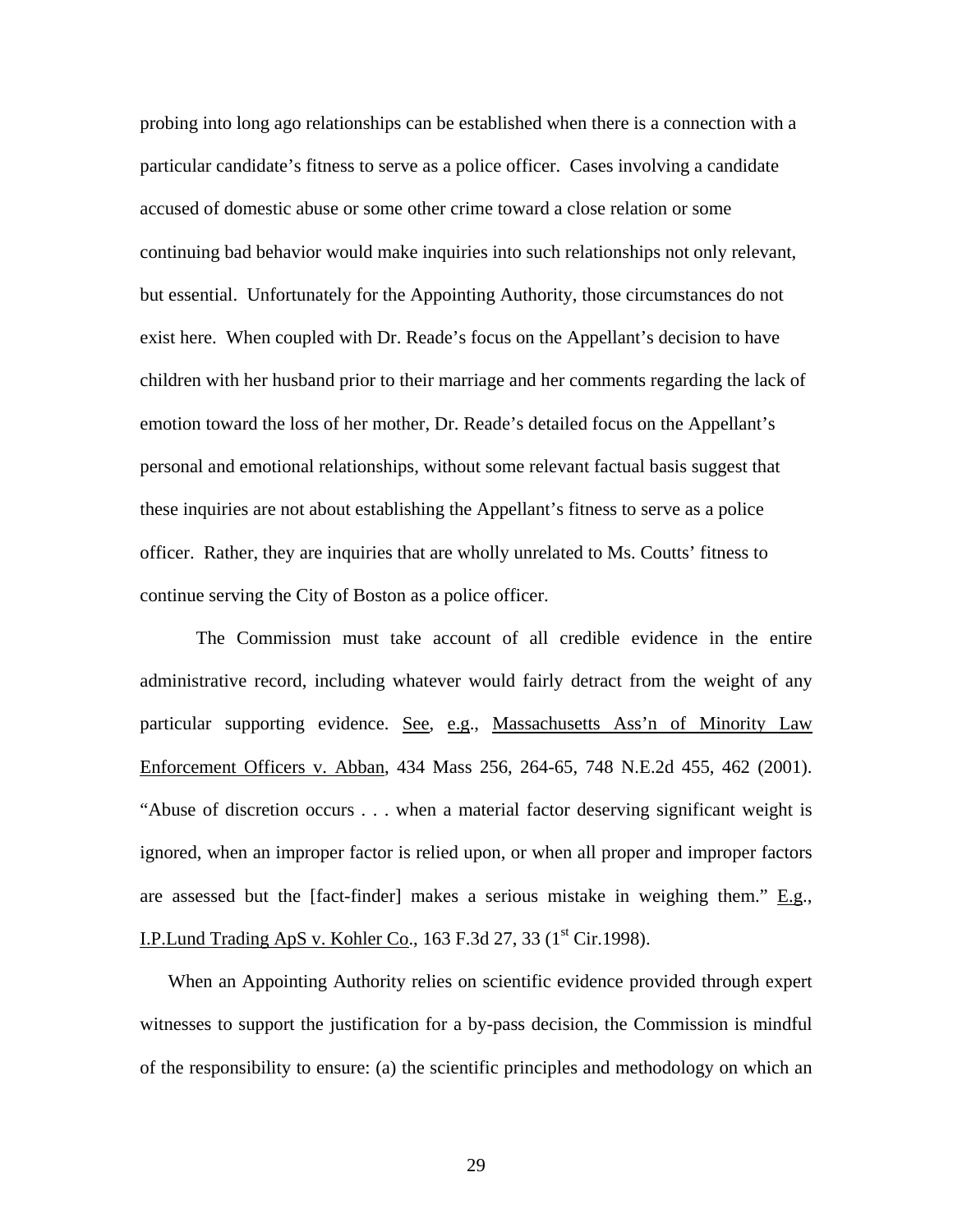expert's opinion is based are grounded on an adequate foundation, either by establishing "general acceptance in the scientific community" or by showing that the evidence is "reliable or valid" through an alternative means, e.g., Canavan's Case, 432 Mass. 304, 311, 733 N.E.2d 1042, 1048 (2000) *citing* Commonwealth v. Lanigan, 419 Mass. 15, 641 N.E.2d 1342 (1994); (b) the witness is qualified by "education, training, experience and familiarity" with special knowledge bearing on the subject matter of the testimony, e.g., Letch v. Daniels, 401 Mass. 65, 69-69, 514 N.E.2d 675, 677 (1987); and (c) the witness has sufficient knowledge of the particular facts from personal observation or other evidence, <u>e.g</u>., Sacco v. Roupenian, 409 Mass. 25, 28-29, 564 N.E.23d 386, 388 ([1](#page-29-0)990).<sup>1</sup>

Experts' conclusions are not binding on the trier of fact, who may decline to adopt them in whole or in part. See, e.g., Turners Falls Ltd. Partnership v. Board of Assessors, 54 Mass.App.Ct. 732, 737-38, 767 N.E.2d 629, 634, rev. den., 437 Mass 1109, 747 N.E.2d 1099 (2002). As a corollary, when the fact-finder is presented with conflicting expert evidence, the fact-finder may accept or reject all or parts of the opinions offered. See, e.g., Ward v. Commonwealth, 407 Mass. 434, 438, 554 N.E.2d 25, 27 (1990); New Boston Garden Corp. v. Board of Assessors, 383 Mass. 456, 467-73, 420 n.E.2d 298, 305-308 (1891); Dewan v. Dewan, 30 Mass.App.Ct. 133, 135, 566 N.E.2d 1132, 1133, rev.den., 409 Mass. 1104, 569 N.E.2d 832 (1991).

No specific degree of certitude is required for expert testimony and it may be accepted if the opinion is "reasonable" and expressed with sufficient firmness and clarity. See, e.g., Commonwealth v. Rodriguez, 437 Mass. 554, 562-63, 773 N.E.2d 946, 954

<span id="page-29-0"></span> $<sup>1</sup>$  As to the latter point, the Commission's notes that it is granted broader discretion in the admission of</sup> evidence than permitted in the Massachusetts courts. Compare G.L.c.30A, §11(2) with Department of Youth Services v. A Juvenile, 398 Mass. 516, 531, 499 N.E.2d 812, 821 (1986).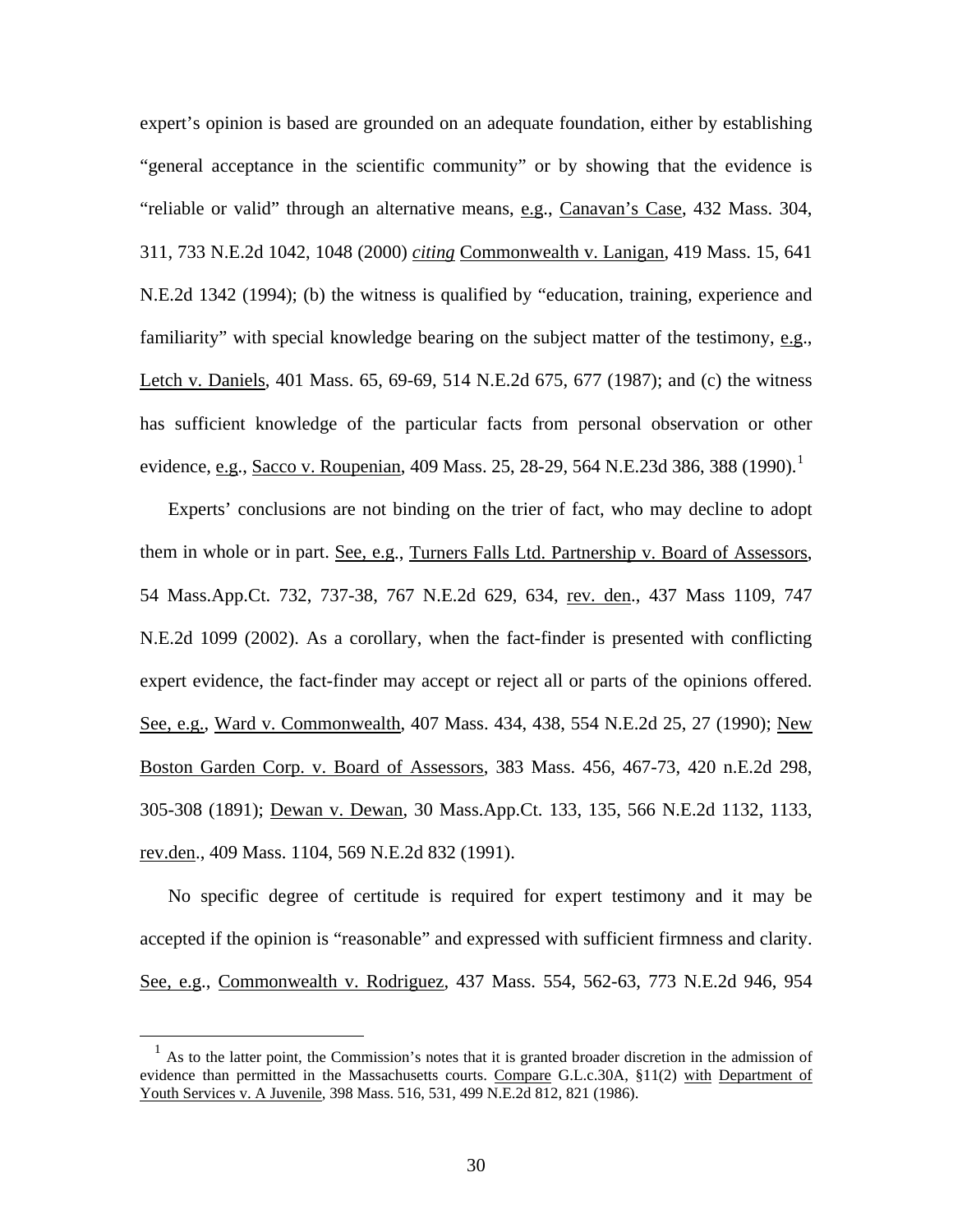(2002); Bailey v. Cataldo Ambulance Service, Inc., 64 Mass.App.Ct. 228, 235, 832 N.E.2d 12, 11-18 (2005); Resendes v. Boston Edison Co., 38 Mass.App.Ct. 344, 352, 648, N.E.2d 757, 763, rev.den., 420 Mass. 1106, 651 N.E.2d 410 (1995). So long as the expert's opinion is sufficiently grounded in the evidence, but certain facts were unknown or mistakes were made in some of the expert's assumptions that generally goes to the weight of the evidence. Commonwealth v. DelValle, 443 Mass. 782, 792, 824 N.E.2d 830, 839 (2005); Sullivan v. First Mass. Fin. Corp., 409 Mass .783, 79-92, 569 N.E.2d 814, 819-20 (1991). However, "it is also a familiar principle that testimony may not rest wholly on conjecture, and that is no less the case when the conjecture flows from the mouth of an expert. [Citations] Qualification as an expert does not confer a license to spout nonsense." Fourth Street Pub, Inc. v. National Union Fire Ins. Co., 28 Mass.App.Ct. 157, 547 N.E.2d 935, 939 (1989) (Kass.J., dissenting), rev.den., 406 Mass. 1104, 550 N.E.2d 396 (1990). See also Board of Assessors v. Odgen Suffolk Downs, 398 Mass. 604, 606-607, 499 N.E.2d 1200, 1202-1203 (1986) (expert testimony stricken which blatantly overlooked critical facts)

Applying these applicable standards in the circumstances of the present case, the Commission concludes that the BPD's bypass of Ms. Coutts for appointment to the position of Boston police officer did not comport with basic merit principles resulting in harm to her employment status through no fault of her own.

The rules under which the BPD may justify a bypass for medical reasons, including psychiatric conditions, are spelled out by HRD's "Regulations for Initial Medical and Physical Fitness Standards Tests for Municipal Public Safety Personnel" Those regulations in the relevant sections state: The standards for a "Category A" medical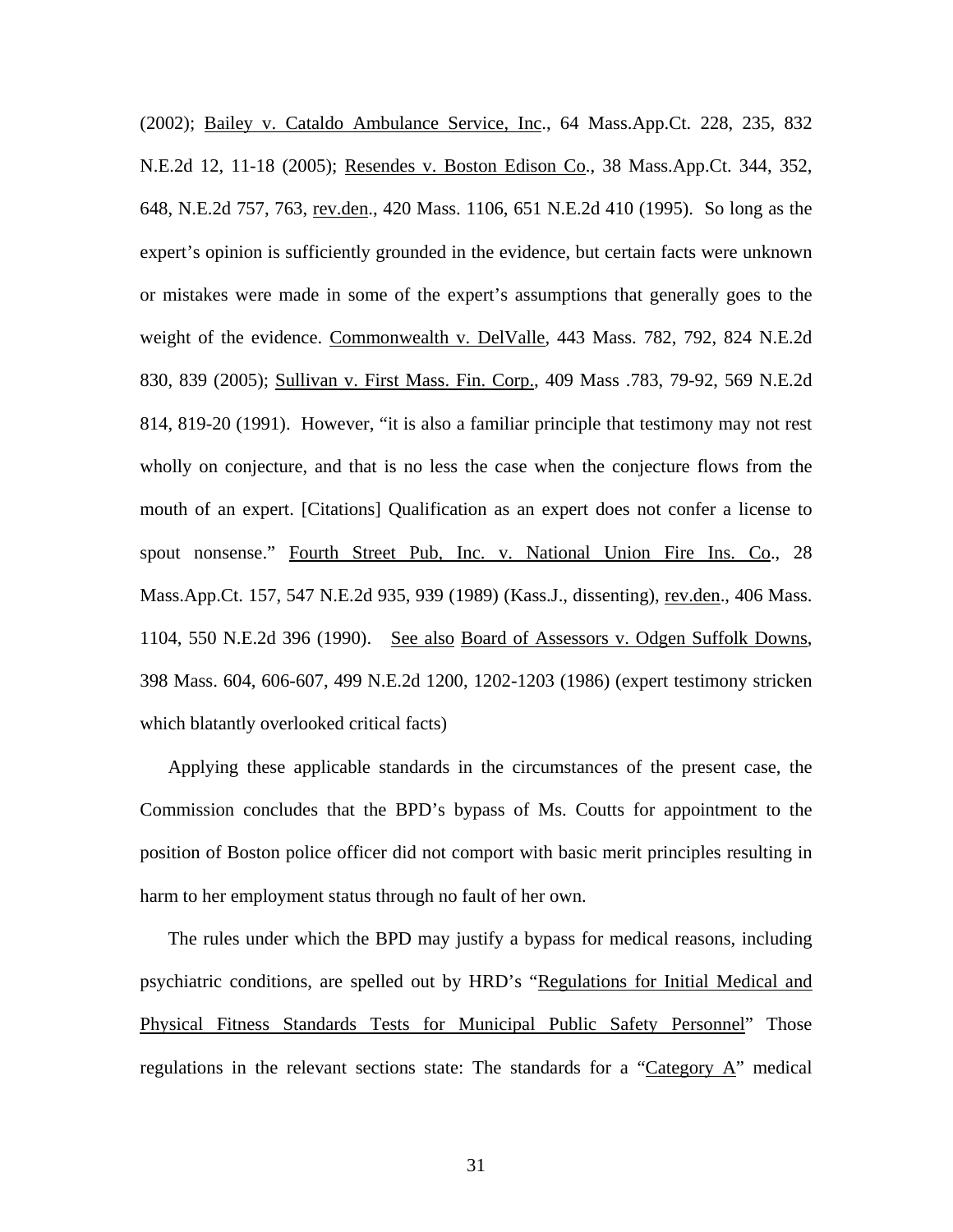condition, which is an automatic disqualifying condition, requires proof that a police officer applicant carries a psychiatric diagnosis of certain specific psychiatric "disorders", as defined by the regulations. A disqualifying "Category B" psychiatric medical condition includes (a) any "history" of a "psychiatric condition, behavior disorder, or substance abuse problem not covered by Category A", which "may or may not" be disqualifying depending on its "severity and degree", based on that individual's "current status, prognosis, and ability to respond to the stressors of the job" and (b) "any other psychiatric condition that results in an individual not being able to perform as a police officer."

 The evidence here establishes and the BPD does not claim otherwise that Ms. Coutts does not carry, and has never been diagnosed with any "Category A" or "Category B" psychiatric or behavior disorder contained within the HRD Regulations, has no history of any such disorders, and has no history of substance abuse problems within the meaning of the HRD Regulations. cf. Adesso v. City of New Bedford, 20 MCSR 426 (2007) (multiple hospitalizations and treatment for substance abuse and schizophrenia); Melchionno v. Sommerville Police Dep't, 20 MCSR 443 (2007) (diagnosis of Schizotypal Personality Disorder and repeated, bizarre job-related problems); Hart v. Boston Police Dep't, 19 MCSR 397 (2006) (history of substance abuse and prior treatment); Lerro v. Boston Police Dep't, 19 MCSR 402 (history of Obsessive Compulsive Disorder and treatment for Acute Stress Disorder); Mitchell v. Marblehead Fire Dep't, 19 MCSR 23 (history of bipolar disorder and substance abuse).

 It has also been found that the BPD's "Boston Police Proposed-Psychological Screening Plan" was identified as being utilized by Dr. Reade and Dr. Scott for the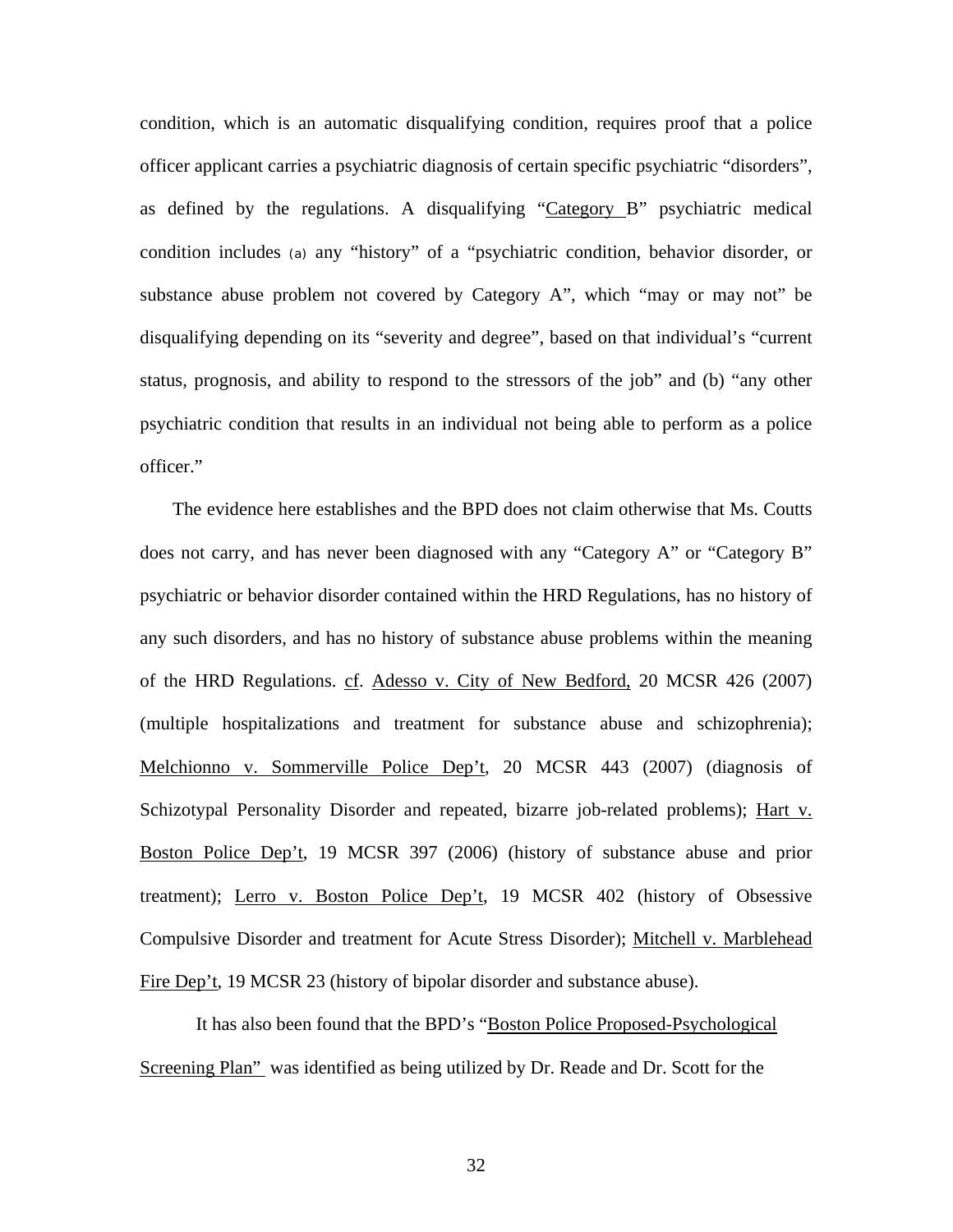psychological screening and profiling of the Appellant and the basis of her disqualification and bypass for appointment. This psychological screening plan was not properly approved and authorized by the personnel administrator (HRD) for use prior to its utilization for this bypass. Therefore, the reasons for the Appellant's bypass resulting from the BPD's application of the "Boston Police Department-Proposed Psychological Screening Plan" are deemed incapable of being accepted by the personnel administrator, (HRD)

The Commission accepts this premise. An applicant may be disqualified for having a Category B "psychiatric condition" so long as the applicant has a "psychiatric condition" which has manifested itself by a preponderance of scientifically reliable and credible proof of deficient mental health behavior, but not necessarily proof of a psychiatric "disorder" found within the relevant HRD regulations. Should the occasion present itself in future cases, the Commission may consider further refinement of this definition, as well as further inquiry into the scientifically appropriate role of clinical interview impressions and standardized testing in the evaluation process, with a view to seeking greater clarity on these subjects that will preserve the balance necessary to respect the legitimate purposes of PSP screening while promoting requirements of the basic merit principle that eschews public employment decisions when they are arbitrary and capricious or incapable of fair and objective substantiation.

On the evidence presented here, the Commission is satisfied that the BPD clearly failed to carry its burden to justify bypassing Ms. Coutts because of a disqualifying Category B "psychiatric condition".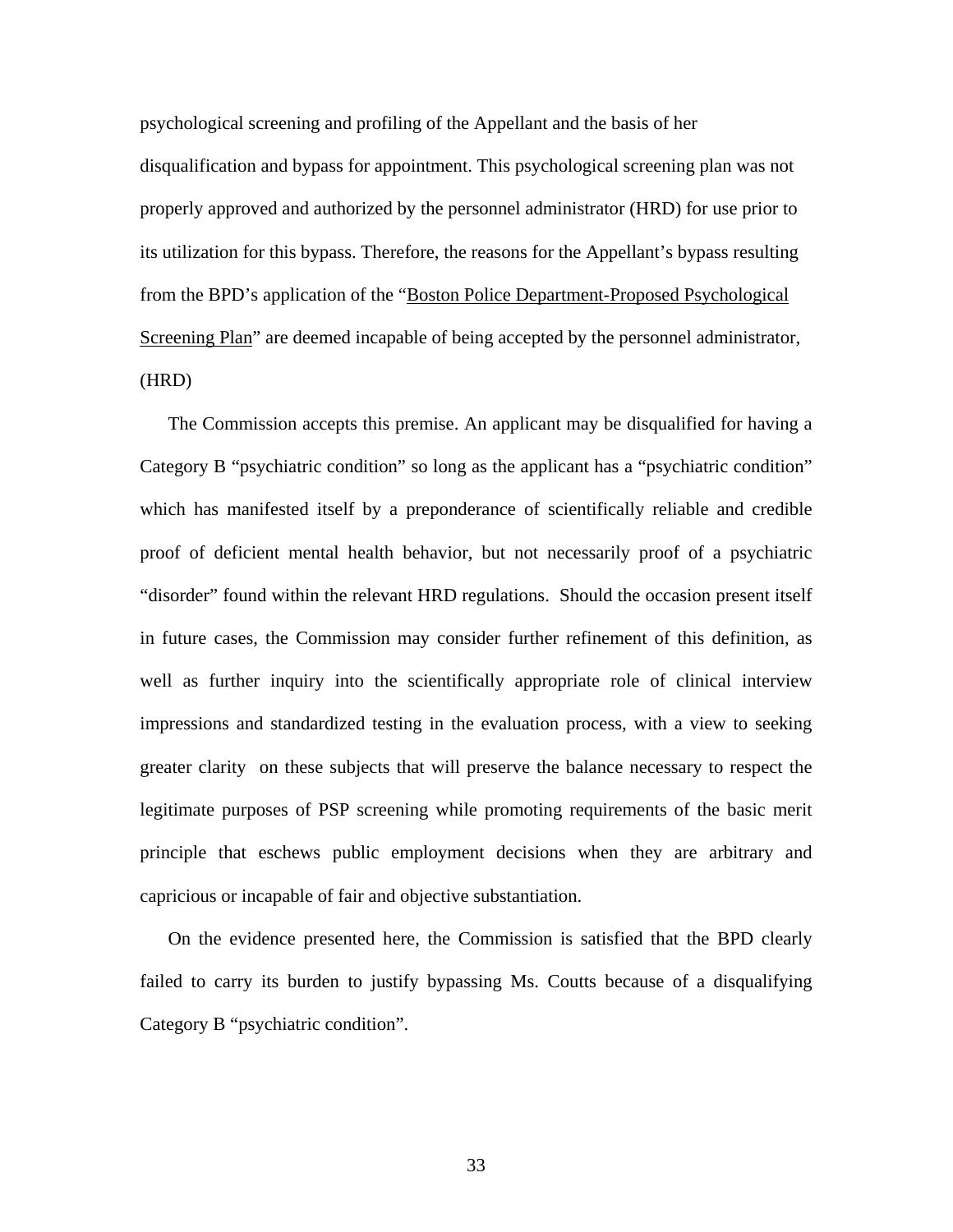The first-level screening by Dr. Scott was an inexplicable reversal of Dr. Scott's 3-4 month earlier review. This unexplained reversal of opinion and Dr. Scott's failure to alert Coutts to the reversal improperly infected the screening process with a pre-disposition to disqualify Ms. Coutts. Both Dr. Scott and Dr. Reade appeared to have misstated, misremembered or mischaracterized the interview questions and responses to the detriment of Ms Coutts. Ms Coutts is found to be a very credible witness with a very good memory. Dr. Reade is found to be an unreliable witness on the relevant and material issues and Dr. Scott did not testify here. Both Dr. Scott and Dr. Reade demonstrated an unacceptable lack of objectivity. While the ultimate decision to by-pass Ms. Coutts does not rest on Dr. Scott's conclusions, the fact remains that, had Ms. Coutts received a fair and objective first-level screening, more likely than not, she would not have needed to be passed on to Dr. Reade. The consequences that flow from a flawed first-level screening are exacerbated by the historical record that Dr. Reade will invariably,(80-95%) follow Dr. Scott's determination in her own second level evaluation.

The second-level screening, Dr. Reade failed to establish a sufficient and credible case for her conclusion that "Ms. Coutts may suffer from an untreated attention or anxiety disorder, but appears to be overwhelmed currently" and that she was "impulsive,…have difficulty attending to detail or organizing her thoughts, …communicated in a chaotic fashion, had difficulty reflecting on or taking responsibility for her actions." Dr. Reade pointed to no convincing situational example that any of Ms. Coutts' behavior – outside the interview itself – supported her conclusions, save for the single alleged incident of a suspended driver's license, which Ms. Coutts effectively rebutted. Dr. Reade testified and reported in couched and qualified terms in expressing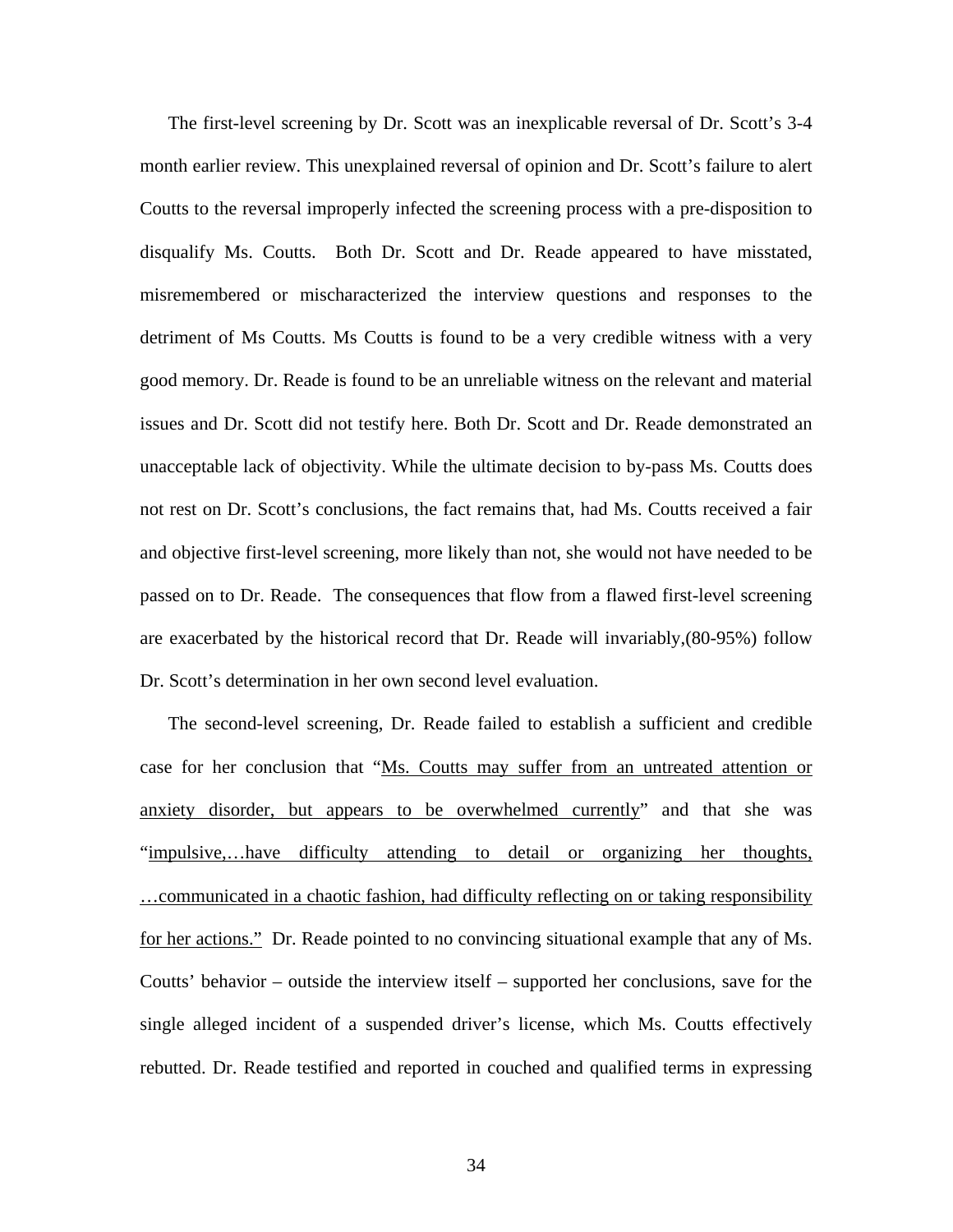her opinions and conclusions. Similarly, Dr. Reade's expressed "concern" and used the words "possible" and "may" to describe indefinite results. Her view of Ms. Coutts' current "level of anxiety" is based heavily upon her subjective observations of her during the interview and little in the way of objective real-world context. Dr. Reade's conclusions and opinion of Ms. Coutts' interview presentation and resulting psychological fitness is very near the opposite of what this hearing officer observed and concluded at this hearing. Ms. Coutts' lengthy, documented history is contrary to Dr. Reade's assessment.

The BPD wrote in its letter to Ms. Coutts that she was incapable of performing the essential duties of a police officer and that no accommodation could be made which would allow her to do so (Exhibit 2). Nowhere in the record did the Appointing Authority produce reliable evidence on or explain what those essential duties the Appellant could not undertake.

The BPD in bypassing the Appellant for appointment due to some level of psychiatric limitation or disability opens itself up to the consequential obligation to make "reasonable accommodations" to her to facilitate her employment. The Boston Police Department did not produce any evidence regarding its exploration of or offer of or attempt to provide any "reasonable accommodations" to Ms. Coutts, due to her alleged "disability" or mental limitation, so that she could perform the duties of a Boston Police Officer. This could be considered an act of employment discrimination or the denial of an employment opportunity to a job applicant who is an otherwise qualified individual with an alleged disability. This appears to be a possible violation of the so called "Americans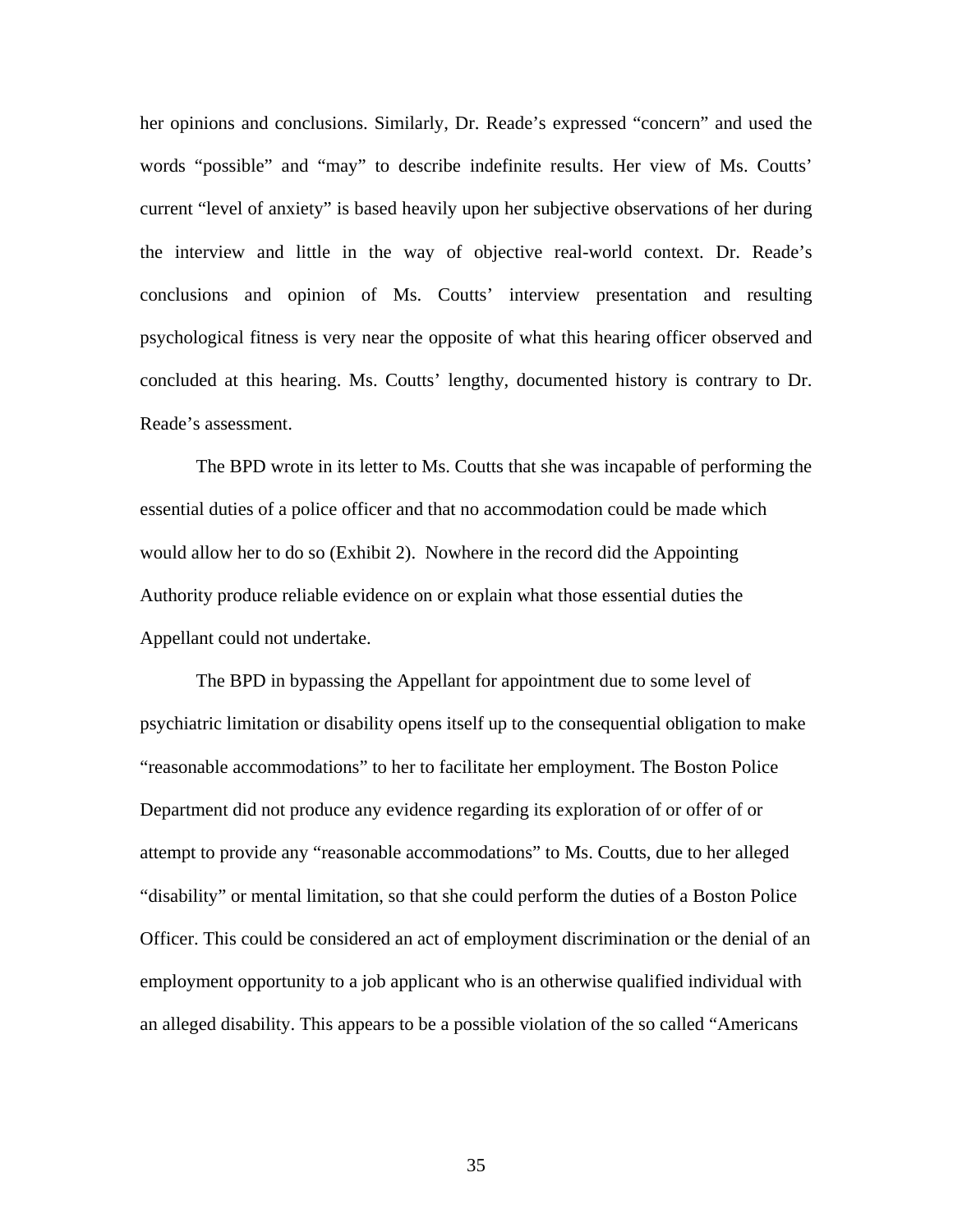with Disabilities Act of 1990". (Administrative notice Americans with Disabilities Act of 1990, § 2 et seq., 42 U.S.C.A. § 12101 et seq.)

Considering the fact that the BPD's psychiatrists found no reliable historical evidence or any objective reason to conclude that Ms. Coutts could not successfully perform the duties of an armed police officer and also found no disqualifying mental impairment in October 2006 (Exhibit 3) and that the Appointing Authority has put forth no evidence to establish any change in the Appellant's psychological makeup during the 4 months between examinations, it is clear that the Appointing Authority has failed to establish sound and sufficient reasons for this by-pass.

 Ms. Coutts served the City as a police officer for a substantial period of time prior to her position being abolished. Dr. Reade's failure to take into account Ms. Coutts' past experience as a municipal police officer when assessing her current and future ability to perform the duties of a police officer is inexplicable.

 Dr. Reade herself testified that Ms. Coutts very may well have been deemed fit to serve had she been examined by another physician. Such a subjective review is arbitrary and violates the basic merit principles upon which the civil service system is founded. See G.L.c. 31, § 1 and Cambridge, 43 Mass. App. Ct. at 304.

 A further objective finding is her prior successful service as a police officer. When these objective findings are compared to the subjective findings, there is even less support for the conclusions and opinion of Dr. Reade. The overall approach to Ms. Coutts' psychiatric screening by Dr. Reade bear the earmarks of capriciousness if not bias.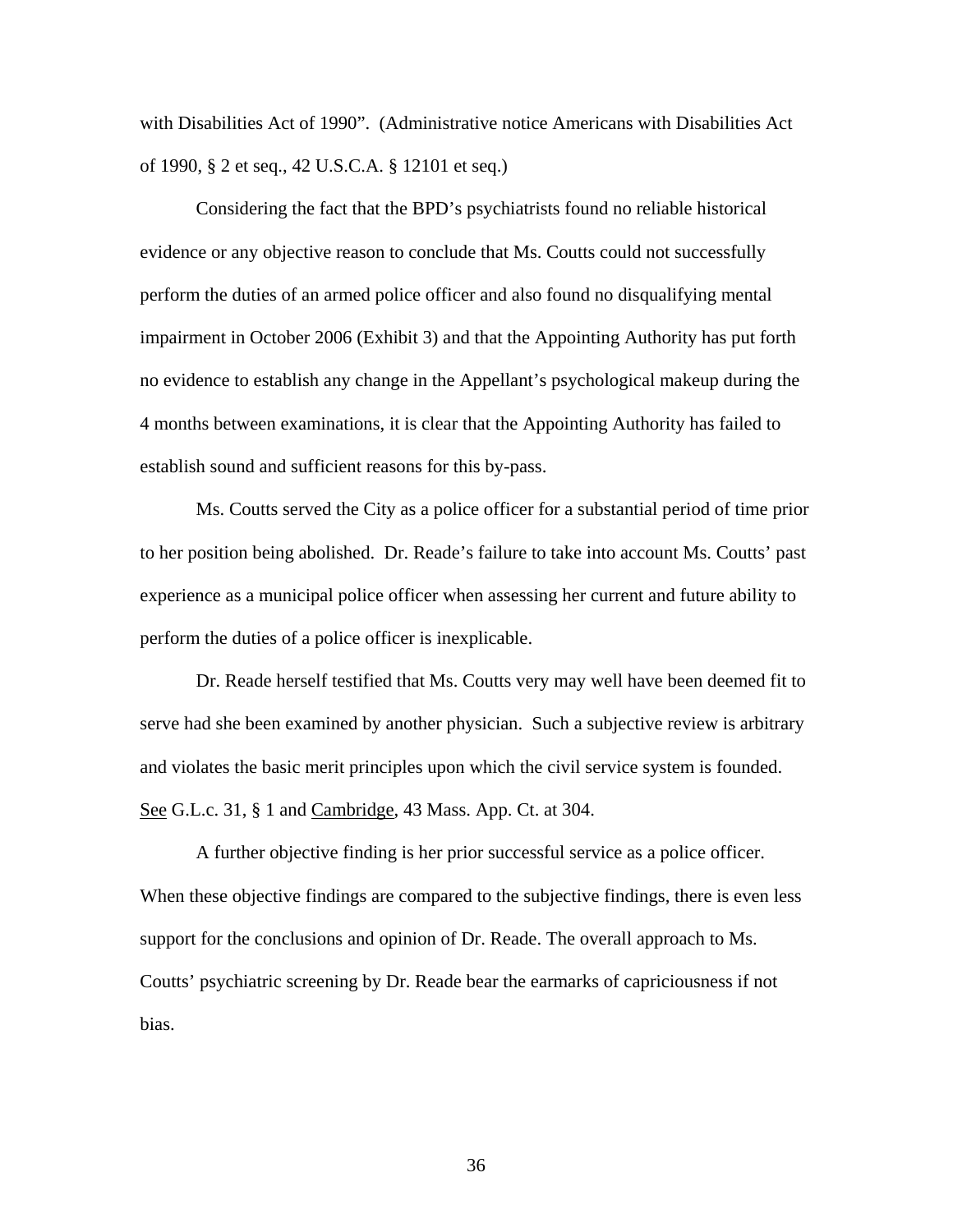The reasons as given for the bypass by the BPD were small and inconsequential to the ability of the Appellant to perform as a Boston Police Office.

 After considering all the testimony and evidence in the record, I conclude that the Boston Police Department did not have sound and sufficient reasons for bypassing the Appellant, Kelley Coutts, for selection as a police officer in the City of Boston.

 In so finding I have made credibility findings of the witnesses that appeared before me. Those findings are reflected in my findings of fact and as noted above. These credibility findings are based on my observations of the witnesses and their testimony, including their responses under direct and cross-examination.

 For all of the above reasons, the appeal under Docket No. G1-07-278 is hereby *allowed*.

Pursuant to the powers of relief inherent in Chapter 310 of the Acts of 1993, the Commission directs that name of the Appellant, Kelley Coutts be placed at the top of the eligibility list for original appointment to the position of Police Officer so that her name appears at the top of any current certification and list and/or the next certification and list from which the next original appointment to the position of Police Officer in the Boston Police Department shall be made, so that she shall receive at least one opportunity for consideration from the next certification for appointment as a BPD police officer. The Commission further directs that, if and when Kelley Coutts is selected for appointment and commences employment as a BPD police officer, her civil service records shall be retroactively adjusted to show, for seniority purposes, as her starting date, the earliest Employment Date of the other persons employed from Certification #70048, (June 25,